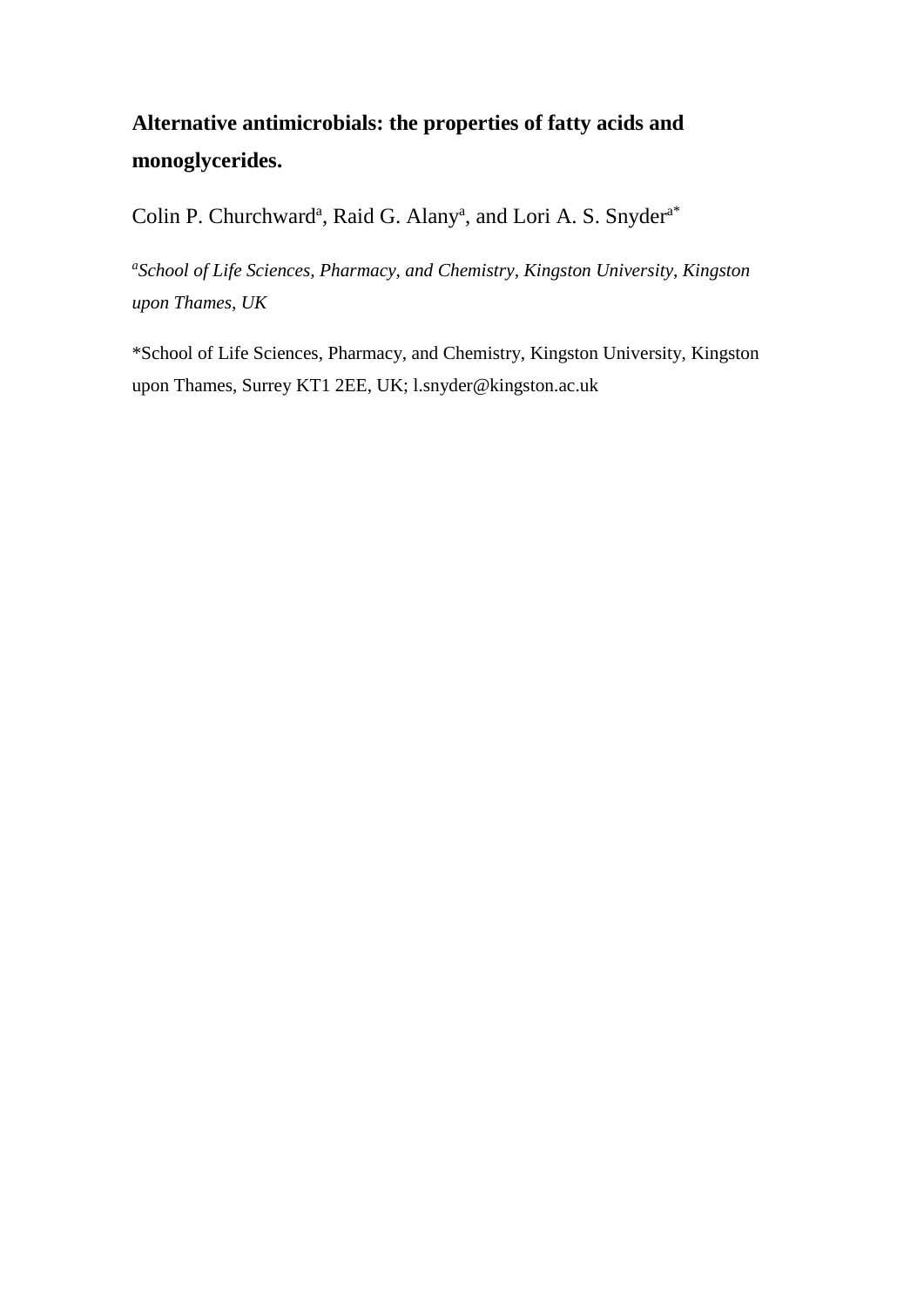# **Alternative antimicrobials: the properties of fatty acids and monoglycerides.**

With the rising antibiotic resistance of many bacterial species, alternative treatments are necessary to combat infectious diseases. The World Health Organisation and the U.S. Centers for Disease Control and Prevention have warned that some infections, such as those from *Neisseria gonorrhoeae*, may be untreatable within a few years. One avenue of exploration is the use of antimicrobial fatty acids and their derivatives for therapeutic prevention or treatment of bacterial infections. Several studies have explored the activity of fatty acids and their derivatives, including monoglycerides against a variety of bacterial species. These are reviewed here, assessing the antimicrobial properties that have been demonstrated and the feasibility of therapeutic applications.

Keywords: antibacterial; antiviral; resistance; antimicrobials; infection.

# **Introduction**

Antibiotics have saved countless lives since they were introduced, yet the spread of bacterial resistances to antibiotics necessitates investigations into other prophylaxis and treatment options. Fatty acids and there derivatives may be alternative antimicrobials worthy of investigation for the post-antibiotic era. The antimicrobial activity of fatty acids and monoglycerides has been known for over 100 years (Lamar 1911), yet the urgent need to identify alternatives in the face of growing antibiotic resistance is driving increased research in this field.

Fatty acids are amphiphilic molecules made up of saturated or unsaturated carbon chains attached to a carboxyl group. The carboxyl group is hydrophilic, while the carbon chain is hydrophobic. This gives the molecule its amphiphilic nature and means that fatty acids can act at an interface between polar and non-polar liquids to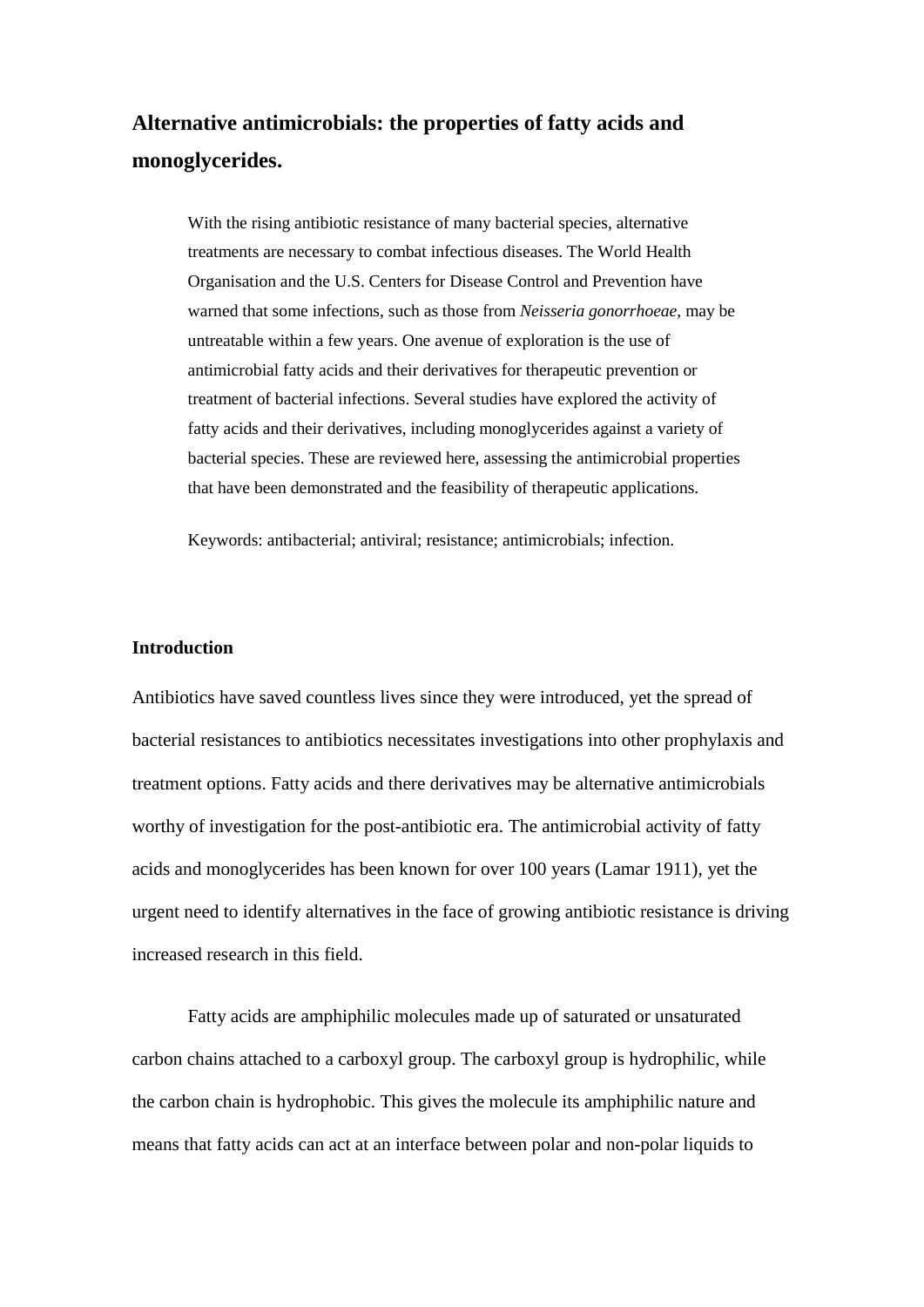lower surface tension. The aqueous solubility of fatty acids is determined by the length of the non-polar carbon chain; the longer the chain the less water soluble the molecule. Fatty acids are present in all living things. In naturally occurring fatty acids, the number of carbons in the chain is usually a multiple of two, however, fatty acids with an odd number of carbons can be manufactured artificially.

Fatty acids are usually found either attached to a glycerol or a sphingosine molecule. Attached to each alcohol group on the glycerol are three fatty acids forming a triglyceride, which is important for energy storage. When broken down by lipases, the components are released, generating diglycerides, monoglycerides, glycerol and fatty acids. Phospholipids and glycolipids are essential components of cell membranes, composed of a sphingosine molecule and up to two fatty acids, where one of these fatty acids is modified.

There are some contrasting opinions on the classification of the sizes of the carbon chain and thus the descriptive classification of the various fatty acids and monoglycerides. Generally, carbon chain lengths of six or less are referred to as shortchain fatty acids, chain lengths of seven to twelve are medium-chain fatty acids, and carbon chains of 13 or greater are known as long-chain fatty acids (Osborn and Akoh 2002). The carbon chain can also vary in complexity, but only straight chain (unbranched) fatty acids will be discussed in this review.

After carbon chain length, the level of saturation of the carbon chain also has an effect on the physical properties of the molecule. Fatty acids with no double bonded carbons in their carbon chains are known as saturated fatty acids; these are the simplest fatty acids. Fatty acids that do have double carbons in their carbon chain are known as unsaturated fatty acids, as in, the carbons are not saturated with hydrogens. If only one double bond is present, then the term monounsaturated is sometimes used and fatty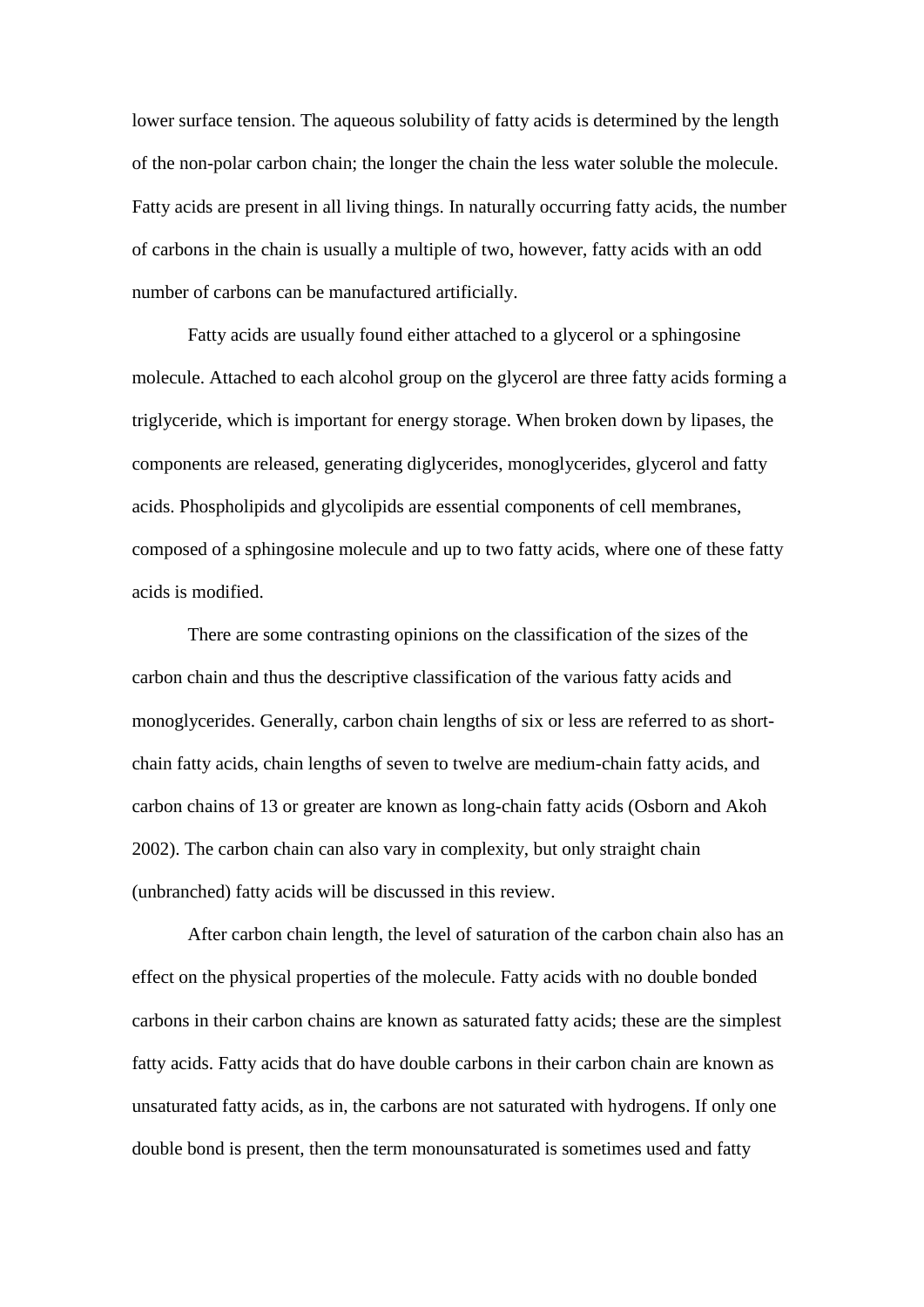acids with more than one double bond are known as polyunsaturated. The double bond also creates another level of complexity which is manifested by giving rise to geometrical or configurational isomers (cis or trans isomers). The difference in physical properties between the two isomers is large. The trans form would make the molecule flatter, more like the straight carbon chain of an unsaturated carbon chain. The cis form on the other hand would make a more "bent" molecule. Polyunsaturated molecules with cis form double bonds therefore do not have straight carbon chains. This hinders the packing of molecules and can affect the melting temperature. The cis form of double bond is more common in nature. Although the trans form can occur in nature, it is more commonly associated with man-made processing for creating unsaturated fatty acid via hydrogenation.

## **Antibacterial effects of fatty acids**

The antimicrobial properties of fatty acids have been reported in the scientific literature for over 100 years (Lamar 1911). With the advent of antibiotics, the antimicrobial properties of other discoveries were largely eclipsed. It was not until the 1970's that interest in fatty acids saw its antibacterial activity rediscovered with the publication of more comprehensive studies of the action of fatty acids on bacteria (Kabara and Vrable 1977). At that time, a range of Gram-positive and Gram-negative bacteria were exposed to both saturated and unsaturated fatty acids as well as monoglycerides, other esters, and amines. It was discovered that, against the bacteria investigated, lauric acid had the most potent antimicrobial properties of the saturated fatty acids and that linoleic and linolenic acids were the most potent of the unsaturated fatty acids. These findings of the antimicrobial effects of the different types of fatty acids mirrored what had previously been discovered for soaps and detergents. However, the exact trend in antibacterial activity varied between different research studies and the action of the fatty acids was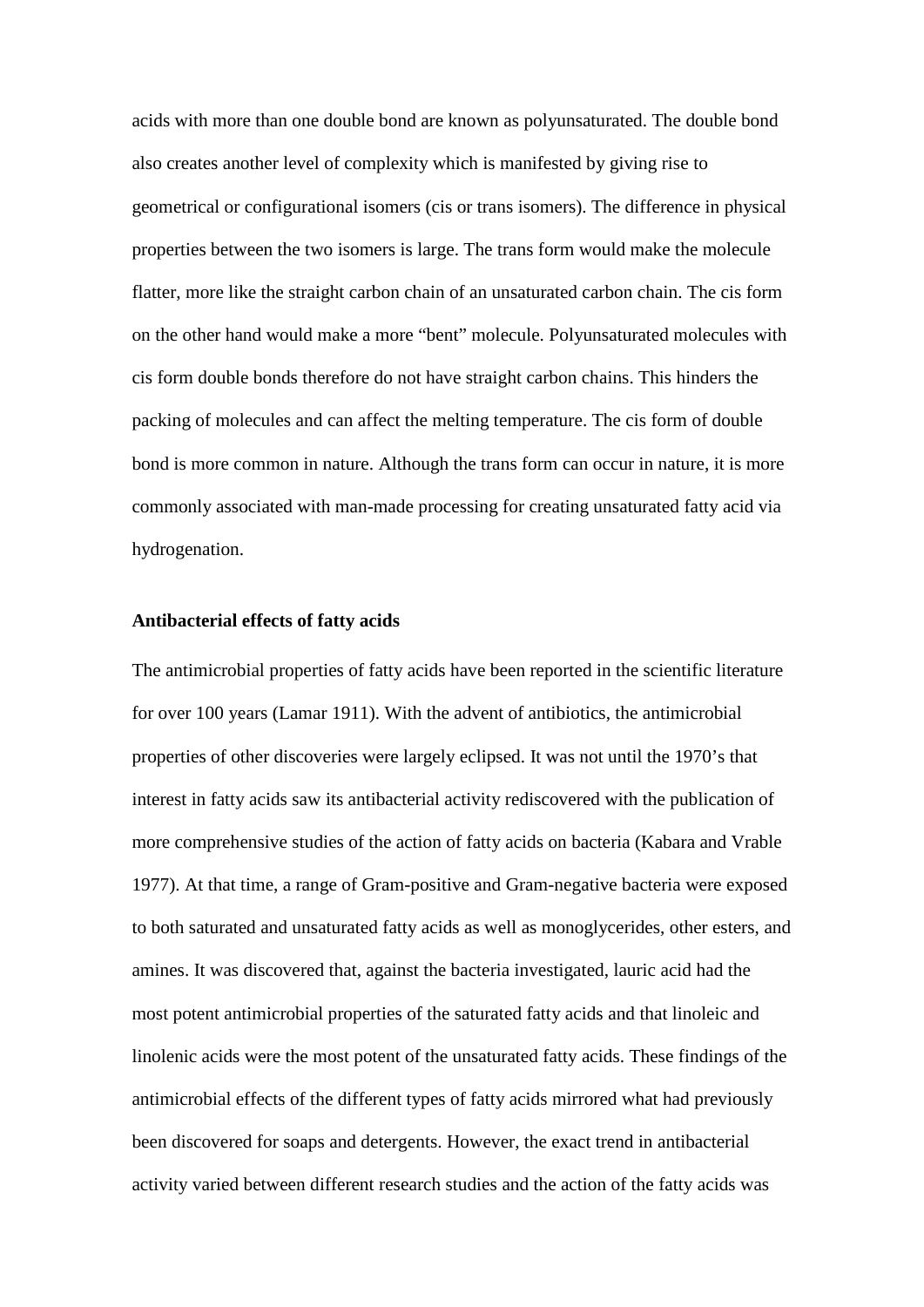believed to potentially be different between different organisms.

Following on from these studies, more in-depth investigations have been conducted to try to determine the mechanism(s) of action of fatty acids and monoglycerides on particular microorganisms or specific groups of microorganisms (Miller et al. 1977; Kanetsuna 1985; Wang and Johnson 1992; Petschow et al. 1996; Bergsson et al. 1998; Bergsson et al. 1999; Bergsson et al. 2002; Sun et al. 2003; Churchward et al. 2017). These studies focused on including a greater number of bacterial strains than had been previously studied (Table 1). At the present time, while there are standard techniques used to test antimicrobial activity, such as log reduction assays that determine the ability of a substance to kill statistically significant numbers of bacteria for the substance to be considered to be effective. However, there is no standardization of the parameters used in log reduction assays, such as concentration and time. Different research investigations have used different testing conditions and techniques, where some are better at reflecting the conditions of the site of infection, such as pH, and others are better at considering achievable concentrations and exposure times *in vivo*. All of experiments in Table 1 demonstrated effective killing of the bacterial species under the conditions listed, with at least a 4 log reduction in the number of bacteria following exposure to the fatty acid or monoglyceride. These different research studies have used different concentrations of fatty acids and monoglycerides, applied to the bacteria for different periods of time, in different pH conditions, and in different bacterial growth media, due to different growth requirements of the bacteria (Table 1). Such variations in methodology used in research in the field can hinder direct comparison of different studies.

From these studies, three candidates emerge that have demonstrated antimicrobial activity against a range of different bacterial species across several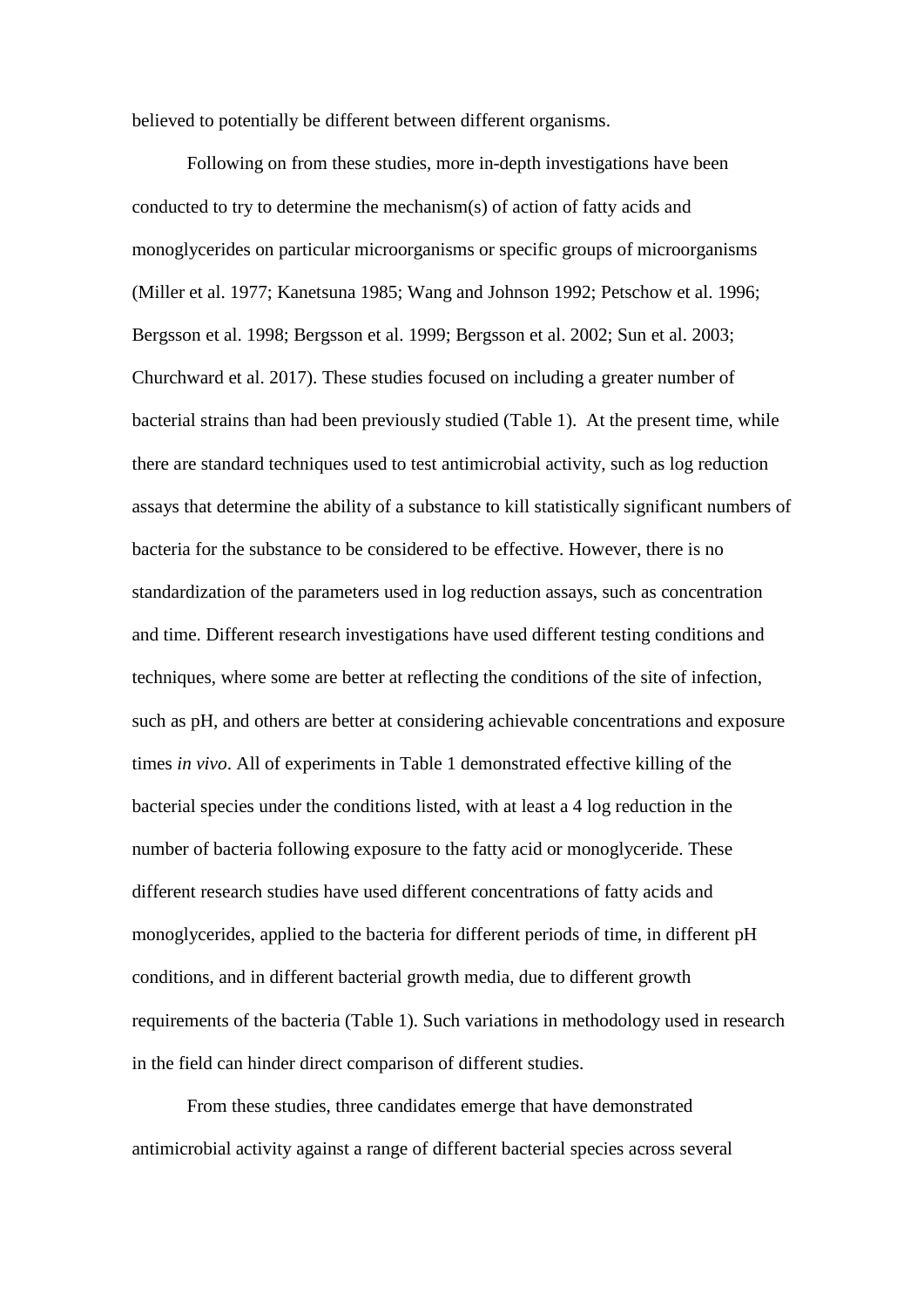experiments (Figure 1). Lauric acid, a 12 carbon fatty acid has been demonstrated in several studies to be antimicrobial against *Mycobacterium smegmatis*, *Chlamydia trachomatis*, *Listeria monocytogenes*, *Staphylococcus aureus*, *Neisseria gonorrhoeae*, and *Helicobacter pylori* (Figure 1 and Table 1), which is notable considering the wide variety in surface structures of these bacterial species. The monoglyceride of lauric acid, monolaurin, is antimicrobial against some of these species, but not all (Figure 1, Table 1), as is the 10 carbon monoglyceride monocaprin.

# **Antibacterial effects of monoglycerides: monocaprin or monolaurin?**

The monoglycerides monocaprin and/or monolaurin have been identified as being bactericidal in several studies (Table 1; Figure 1), however the results as to their effectiveness do not always agree. In some cases, the potency of the action of these monoglycerides has been many times greater than that of the fatty acids assayed. For example, monolaurin was shown to be over 200 times more effective at killing *S. aureus* and *Streptococcus pyogenes* than lauric acid, which has the same number of carbons, but lacks the glycerol present in the monoglyceride (Schlievert and Peterson 2012). Monocaprin has been demonstrated to have the fastest and most effective killing action among a panel of fatty acids and monoglycerides tested against *N. gonorrhoeae*, including monolaurin (Bergsson et al. 1999; Churchward et al. 2017). The different activity of monolaurin and monocaprin observed in the literature may be due to differences in the bacteria included in the studies, Gram-positive bacteria (Schlievert and Peterson 2012) versus Gram-negative (Bergsson et al. 1999 Churchward et al. 2017), and/or the differences could be due to differences in methodology.

In addition to the bacterial species investigated, the time that the bacteria are exposed to the fatty acids and/or monoglycerides, the temperature at which the experiment is conducted, the pH of the culture, and the constituents of the culture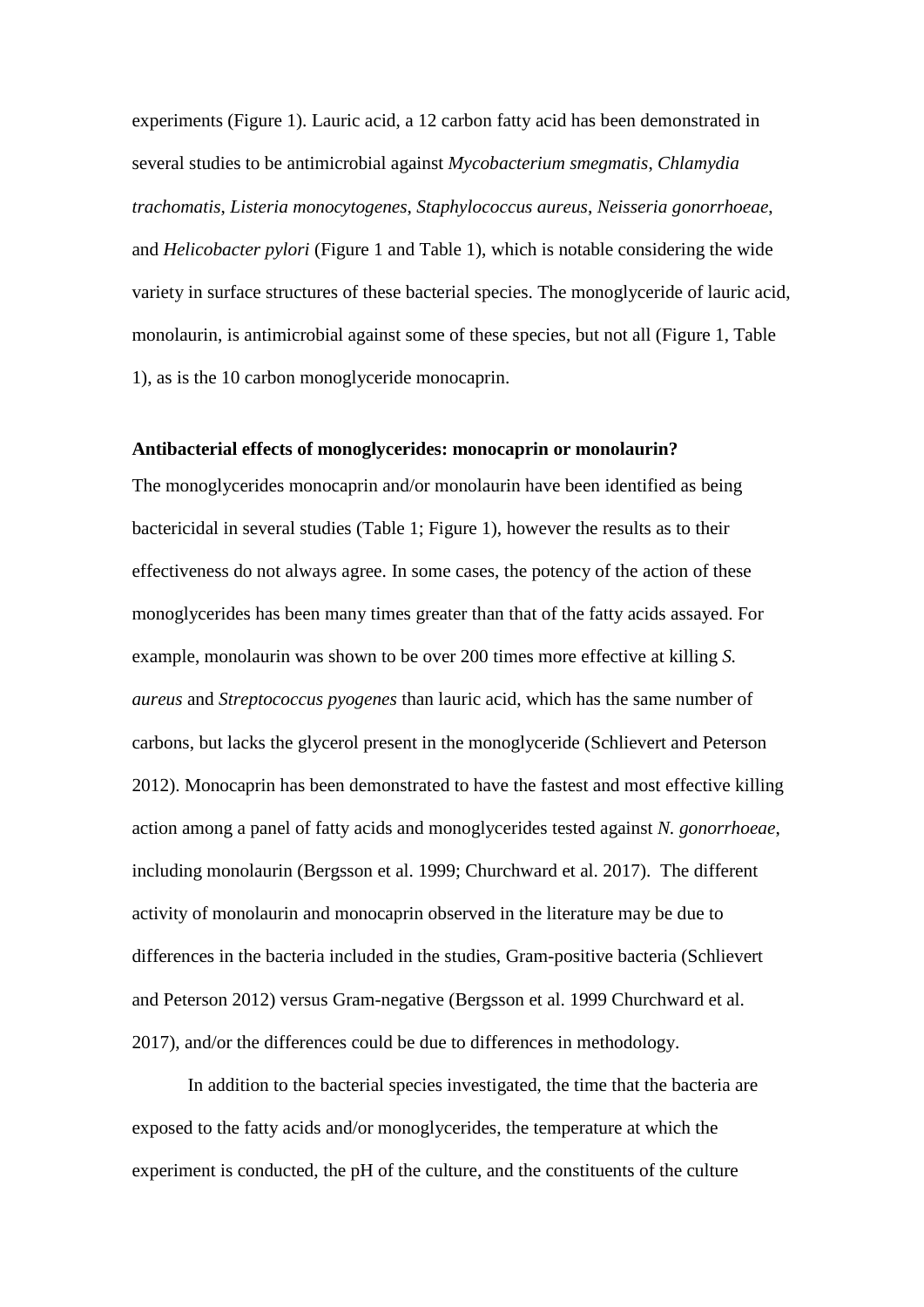medium itself all vary in each study (Table 1). These differences could account for why some research finds certain fatty acids and monoglycerides more effective than others. However, if the variable of bacterial species is removed, a clearer picture emerges. Three studies by three different research groups have investigated the activity of fatty acids and monoglycerides against *H. pylori* (Table 1). In all three, monocaprin and monolaurin were almost equal in their bactericidal properties. Differences observed between other investigations are therefore most likely to be because one has greater activity over the other when tested against a certain bacterial species.

#### **Antiviral properties of fatty acids and monoglycerides**

The antiviral properties of a variety of fatty acids were examined in the 1980's (Kohn et al. 1980). It was demonstrated that certain fatty acids inhibited enveloped viruses such as herpes simplex, influenza, Sendai, and Sindbis viruses. However, all of the nonenveloped viruses investigated, including polio, Simian virus 40, and encephalomyocarditis virus were still active after treatment. The fatty acids found to be antiviral as a result of this research were oleic, arachidonic, and linoleic acid. Based on the experimental results, it was concluded that inactivation was due to disruption of the viral envelope, which was demonstrated by electron-micrograph (Kohn et al. 1980). In a separate study, oleic acid, linoleic acid, capric acid, lauric acid, and myristic acid were shown to also be antiviral against vesicular stomatitis virus, herpes simplex virus type 1, and Visna virus. These viruses were also inactivated by monoglycerides monocaprylin, monocaprin, and monolaurin (Thormar et al. 1994).

The lipids present in human breast milk were shown to have antiviral activity, having the ability to inactivate enveloped viruses in a manner similar to what is seen with fatty acids (Thormar et al. 1987). This study demonstrated that the naturally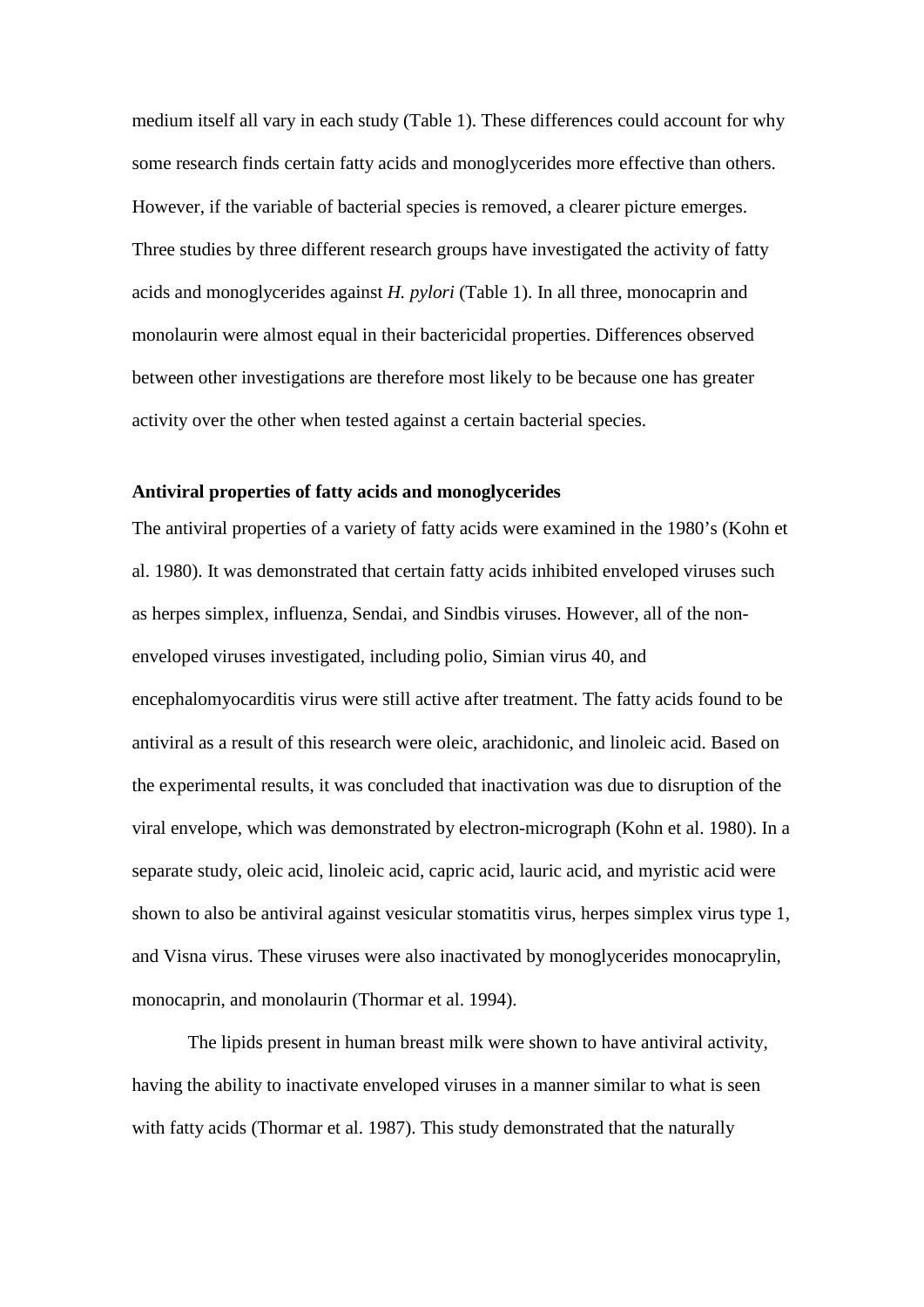occurring lipases in human breast milk were able to release free fatty acids and monoglycerides, contributing to the antiviral activity.

# **Mechanism of antimicrobial action**

It remains unclear the precise mechanism of action involved in the antimicrobial properties of fatty acids and monoglycerides. Indeed, different bacteria and viruses may be inactivated via different mechanisms. A number possible targets for fatty acids and monoglycerides have been identified (Desbois and Smith 2010). After one hour of exposure to 10 mM arachidonic acid, many morphological changes can be observed in *N. gonorrhoeae* and *Haemophilus influenzae*, including separation of inner and outer membranes, loss of cell shape, and complete cell disorganisation and disruption (Knapp and Melly 1986). This may be due to the amphiphilic nature of fatty acids and monoglycerides; at high concentrations they may act as a detergent and aid the solubilisation of the lipids in the membranes causing cell lysis. Quartz crystal microbalance-dissipation (QCM-D) and fluorescence microscopy has been applied to examine the action of lauric acid, lauryl sulfate, monolaurin, capric acid, and monocaprin on the destabilisation of the bacterial lipid bilayers that make up the bacterial cell membrane (Yoon et al. 2015; Yoon et al. 2017). These studies showed that the antimicrobials had a different effects upon the lipid bilayer, with lauric acid, lauryl sulfate, and capric acid causing tubule formation, lauryl sulfate and monocaprin ultimately causing complete bilayer solubilisation, monolaurin causing spherical protrusions from the lipid bilayer, and monocaprin causing tubules or buds. These results suggest that not all fatty acids and their derivatives disrupt bacterial membranes in the same way, even when the carbon chain lengths are the same. All tested compounds acted at or above the critical micelle concentration (CMC), with monocaprin also having an impact below the CMC where tubules are formed, as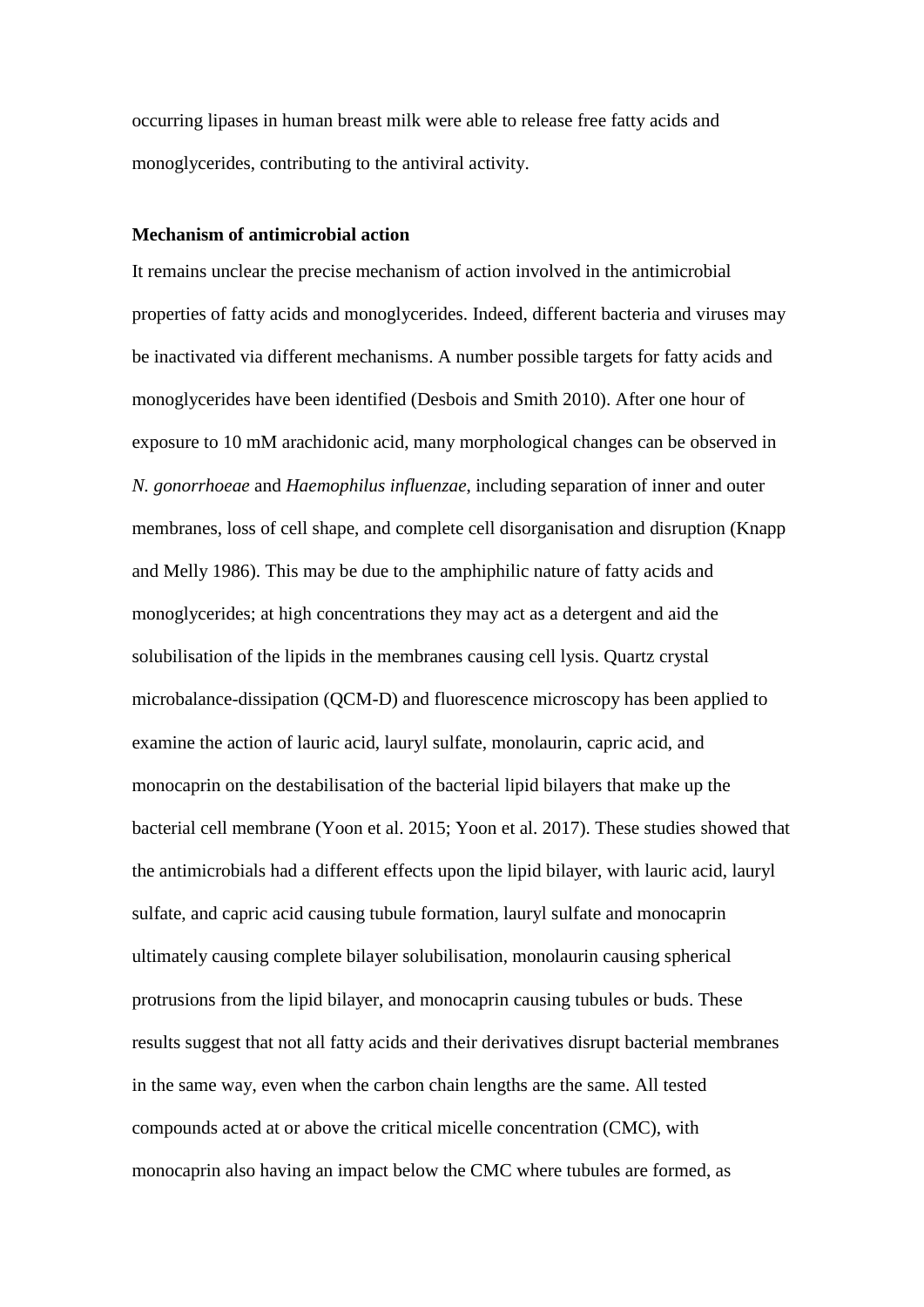opposed to membrane buds (Yoon et al. 2017). The anionic surfactants, lauric acid and lauryl sulfate, produced more membrane strain than the non-ionic monolaurin, however the concentration of monolaurin needed to disturb the membrane is lower (Yoon et al. 2015). The targeting of membranes as a main mechanism of antimicrobial activity explains why fatty acids and monoglycerides have only been shown to inactivate enveloped viruses and not non-enveloped viruses.

Evidence supports the concept that the action of fatty acids and their derivatives is more than simple insertion into the bacterial membrane. Membrane remodelling is noted in the presence of docosahexaenoic acid, an unsaturated 22 carbon omega-3 fatty acid, which was used to demonstrate the utility of QCM-D for studying membrane changes (Thid et al. 2007). Often QCM-D studies use pure phospholipids, but recent studies have also investigated mixtures of phospholipids and cholesterols to investigate the influence of membrane cholesterol presence on remodelling by sodium dodecyl sulfate, lauric acid, and glycerol monolaurate (Kawakami et al. 2017). As with previous studies, the remodelling is specific to the fatty acid or derivative added, yet these results also show that it is dependent on cholesterol concentrations in the membrane as well (Kawakami *et al*., 2017). These results support continued research into fatty acids and monoglycerides as alternative antimicrobials.

In a study looking at food poisoning, the Gram-negative pathogen *E. coli*, the Gram-positive nonpathogen *Staphylococcus xylosus* used in creating fermented sausages, and the food spoilage yeast *Zygosaccharomyces bailii* were used to investigate the mode of action of monocaprylate (Hyldgaard et al. 2012). Monocaprylate integrated into the cell membranes and increased membrane permeability. It was demonstrated that the membrane fluidity and phospholipid composition of microorganisms are the key factors determining susceptibility to fatty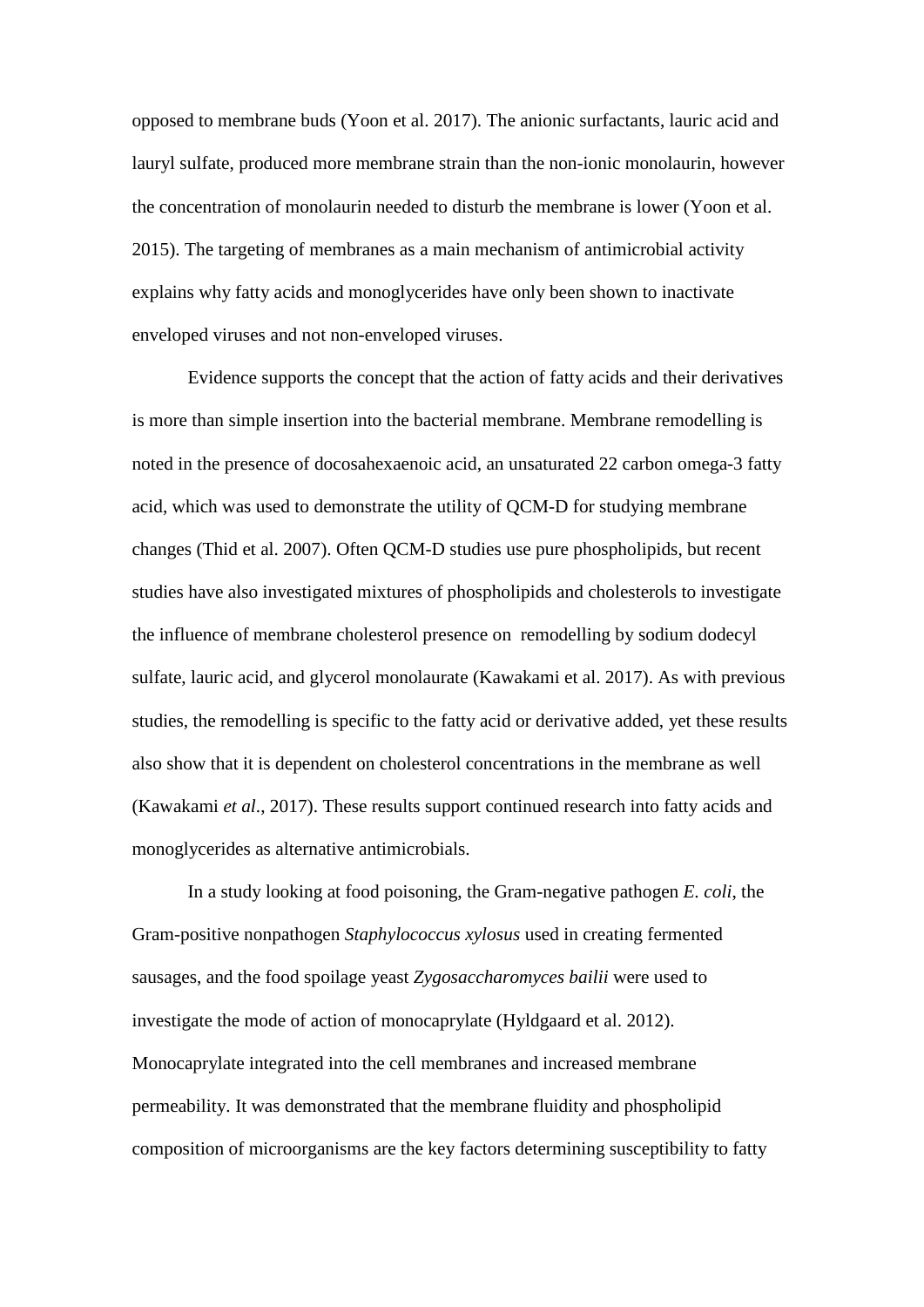acids and their derivatives (Hyldgaard et al. 2012). It is interesting to note here that *E. coli* was less susceptible to monocaprylate at 15°C, emphasizing the importance of temperature. Both the bacterial membrane fluidity and composition and the solubility of monocaprylate will change at lower temperatures (Hyldgaard et al. 2012).

At lower concentrations, fatty acids and monoglycerides can inhibit microbial growth by preventing cell division. In this way, the antimicrobials are interfering with essential cell processes, and there are a number of theories about how. Inhibition of cell division could be due to loss of cellular contents through a membrane with increased permeability due to the fatty acids / monoglycerides. Although this does not kill the cell, the loss of material from the cell arrests division. It is also possible that cell division could be inhibited due to fatty acid / monoglyceride interaction with intracellular target(s).

Inhibition of the electron transport system, based in the inner membrane, may be responsible in part for the growth inhibition observed by *N. gonorrhoeae* when exposed to various fatty acids (Miller et al. 1977). It is hypothesized that, membrane-bound protein complexes in the inner membrane involved in the electron transport chain could be inhibited by the presence of the fatty acid / monoglyceride outside of the cell, therefore passage through the outer membrane, peptidoglycan layer, and periplasm may not be required. Fatty acids / monoglycerides could also or alternatively interfere with other membrane-bound cellular processes, such as nutrient uptake or enzyme inhibition (Desbois and Smith 2010). Another possible mechanism of action, which would require entry of the antibacterial into the cell, is the inhibition the biosynthesis of fatty acids inside the bacterial cell itself (Zheng et al. 2005; Sado-Kamdem et al. 2009). Inhibition of fatty acid biosynthesis has long been a desired target of pharmaceutical companies as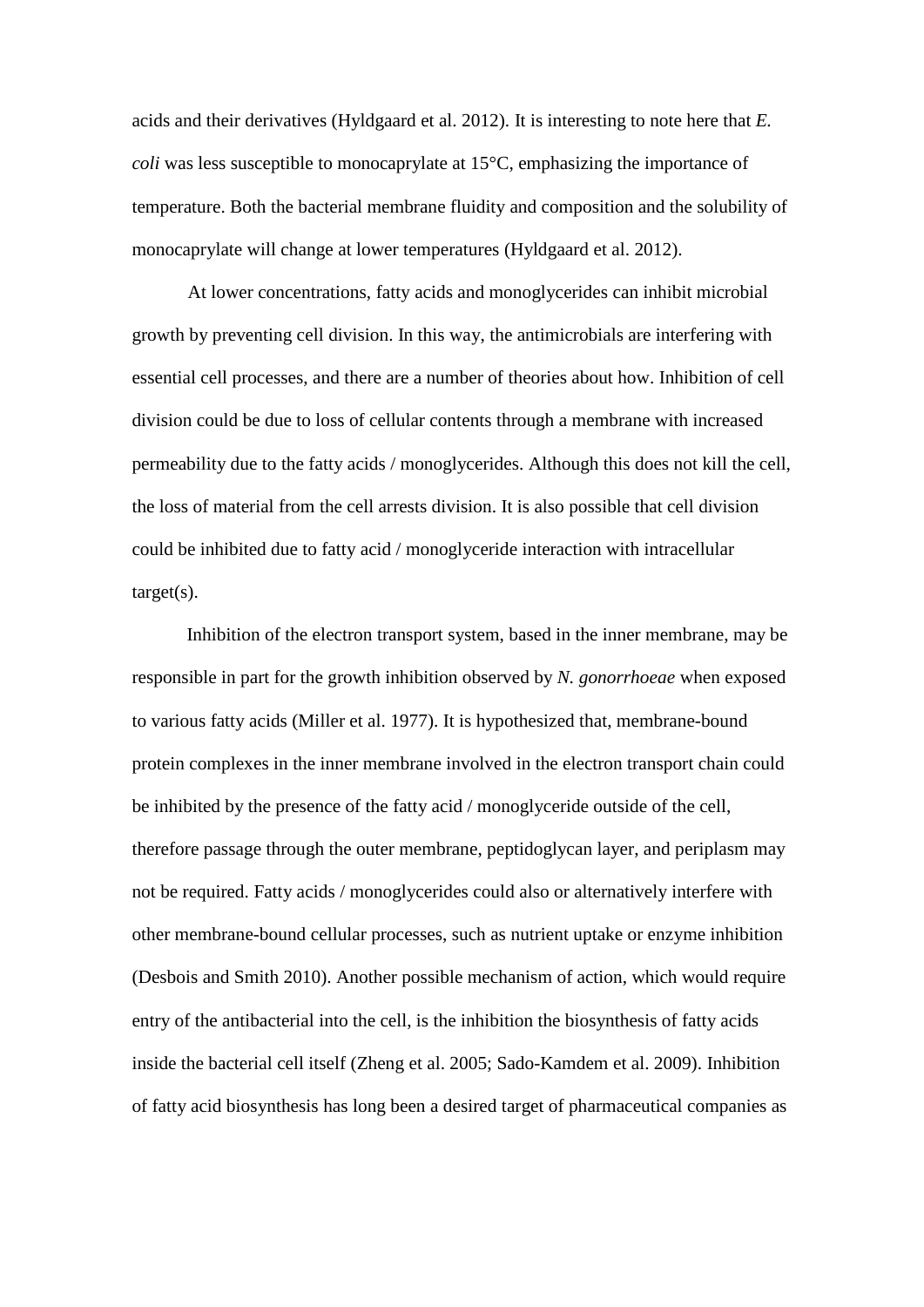it offers a target not used by existing antimicrobials, so there is little chance of cross resistance (Parsons and Rock 2011).

### **Factors effecting antimicrobial activity**

The most common environmental variable that is analysed when assessing the activity of fatty acids and monoglycerides is pH. This variable is often included in the experimental design if the particular organism of interest inhabits an environment with a low, high, or variable pH, such as, for example, investigating the effects of fatty acids on *H. pylori* (Sun et al. 2003). There is a trend with fatty acids that generally the minimum inhibitory concentration (MIC) of shorter chain fatty acids (6-10) increase with increases in pH and that the MIC of medium chain fatty acids (12-14) decreases with increases in pH. The effect of pH on the antimicrobial properties of longer chain fatty acids and monoglycerides is less prominent. However, monoglycerides are prone to saponification in the presence of a metal base.

Another commonly altered experimental variable is the time that the bacteria or viruses are exposed to the antimicrobial fatty acids and monoglycerides. Some research has demonstrated that fatty acids and monoglycerides have fast acting antimicrobial properties, killing in as little as one minute (Bergsson et al. 1999), while much longer incubation times are seen in other experiments. For *H. pylori*, studies using 10 minutes of incubation (Bergsson et al. 2002) gave similar levels of susceptibility to those incubated for one hour (Petschow et al. 1996). These two studies also included other experimental differences, however in the absence of a detailed pharmacodynamics study, the comparable results indicate that bactericidal activity is not heavily timedependant. This supports the theory that membrane disruption is the main cause of bactericidal activity. Cell death would be dependent on cell lysis, which would be almost instantaneous after cell membrane disruption. The concentration of freely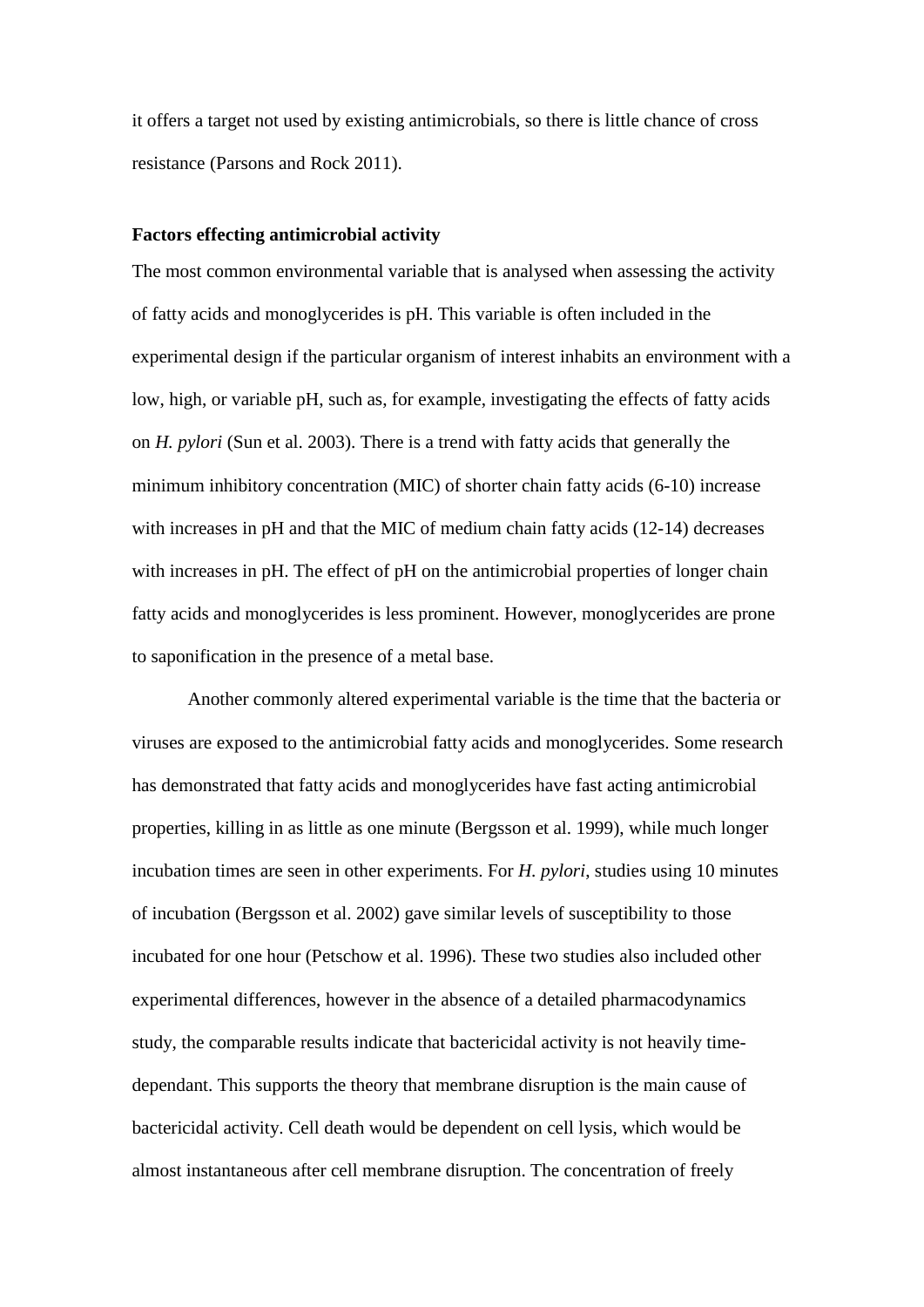available fatty acid / monoglyceride to cause cell disruption is the crucial factor in killing, rather than the amount of time exposed.

The presence of certain divalent metal ions has a pronounced effect on the action of some fatty acids. Magnesium and calcium ions were investigated for their inhibitory effects of the fatty acid on bacterial growth (Galbraith et al. 1971). Growth rates of selected Gram-positive bacteria incubated with either linoleic acid or lauric acid were observed to determine if the presence of magnesium or calcium ions could reverse the bacteriostatic effects of the fatty acids. Lauric acid had the greatest inhibitory power from the two fatty acids, but its action was reversed by the presence of magnesium or calcium ions. The mono-unsaturated linoleic acid was only affected by the action of the calcium and not by the magnesium. No such reversal by magnesium and calcium ions was observed in experiments on *Mycobacterium* species using various fatty acids (Kanetsuna 1985). Recent research into the use of monocaprin against ocular infections by *N. gonorrhoeae* has shown that the presence of calcium in tear fluid reduced the antibacterial properties of palmitoleic acid and linolenic acid and negated the effects of lauric acid, sodium dodecanoate, and tridecanoic acid (Churchward et al. 2017).

Serum has a strong reversal effect in some cases. In *Mycobacterium* species, 2% serum reduces the action of the fatty acids by two to four times, in a pH dependant manner (Kanetsuna 1985). Serum was also demonstrated to reverse the effects of linolenic acid on *S. aureus* (Lacey and Lord 1981). Serum is known to reduce the activity of disinfectants, so its inhibition of fatty acids and monoglycerides is not surprising (Coates 1988). Some *H. pylori* growth media includes 5% bovine serum, however the results obtained with such media were similar to those of other researchers (Sun et al. 2007). This suggests that the reversal effects of serum on the fatty acids may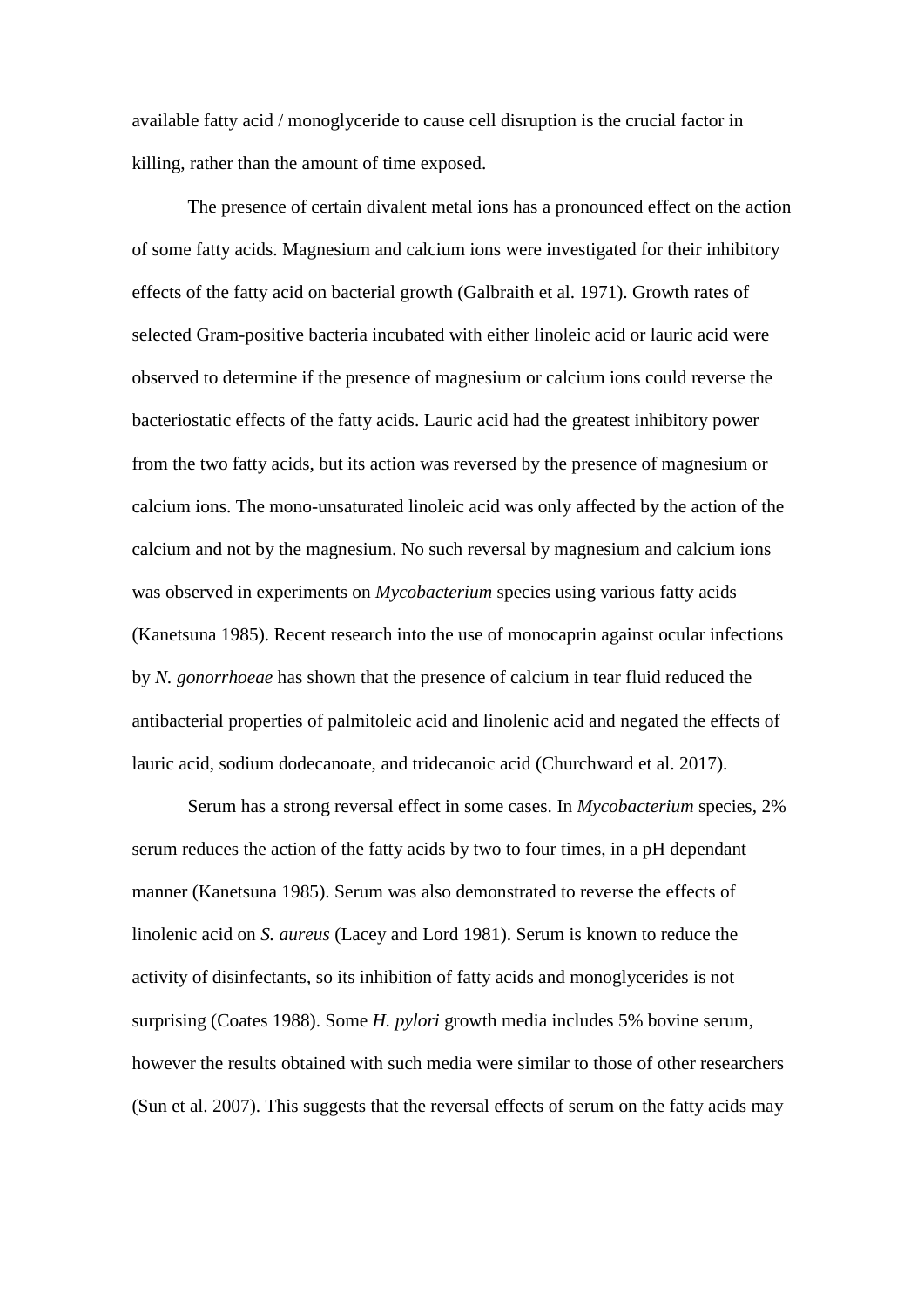be complex and depends upon the fatty acid / monoglyceride being tested and / or the species of bacteria being investigated.

# **Mechanisms of resistance**

Fatty acids and monoglycerides do not have bactericidal action against all bacterial species (Galbraith et al. 1971; Kabara and Vrable 1977). Generally speaking, more Gram-positive species are prone to their killing action than Gram-negative bacterial species. As described, the main target of the fatty acid / monoglyceride is believed to be the cell membrane, therefore, anything that prevents access to this target will inhibit their action. In Gram-positive bacteria, it has been demonstrated that *Streptococcus pneumoniae* is more susceptible to the bactericidal effects of fatty acids and monoglycerides than *S. aureus*, which is more susceptible than *Bacillus subtilis* (Kabara et al. 1972; Bergsson et al. 2001). These differences in susceptibility could be due to differences within the peptidoglycan layer in these three bacterial species, such as the amount of teichoic acid present, which may inhibit the action of the fatty acid / monoglyceride (Kohler et al. 2009).

Gram-negative bacteria are more likely to be resistant to the effects of fatty acids and monoglycerides, presumably due to the presence of an outer membrane. The protein content and lipopolysaccharide (LPS) structure in the outer membrane can vary greatly between different Gram-negative species (Gibson et al. 1993). Despite this, some Gramnegative bacterial species are susceptible. *Neisseria* (Miller et al. 1977; Knapp and Melly 1986; Bergsson et al. 1999; Churchward et al. 2017), *Haemophilus* (Knapp and Melly 1986; Isaacs et al. 1995; Schlievert PM, Peterson)*, Moraxella* (Knapp and Melly 1986)*, Chlamydia* (Bergsson et al. 1998), *Helicobacter* (Petschow et al. 1996; Bergsson et al. 2002; Sun et al. 2003; Sun et al. 2007; Roberton et al. 2008)*,* and *Campylobacter* (Hilmarsson et al. 2006; Hermans et al. 2010; Thormar et al. 2010; Thormar et al. 2011)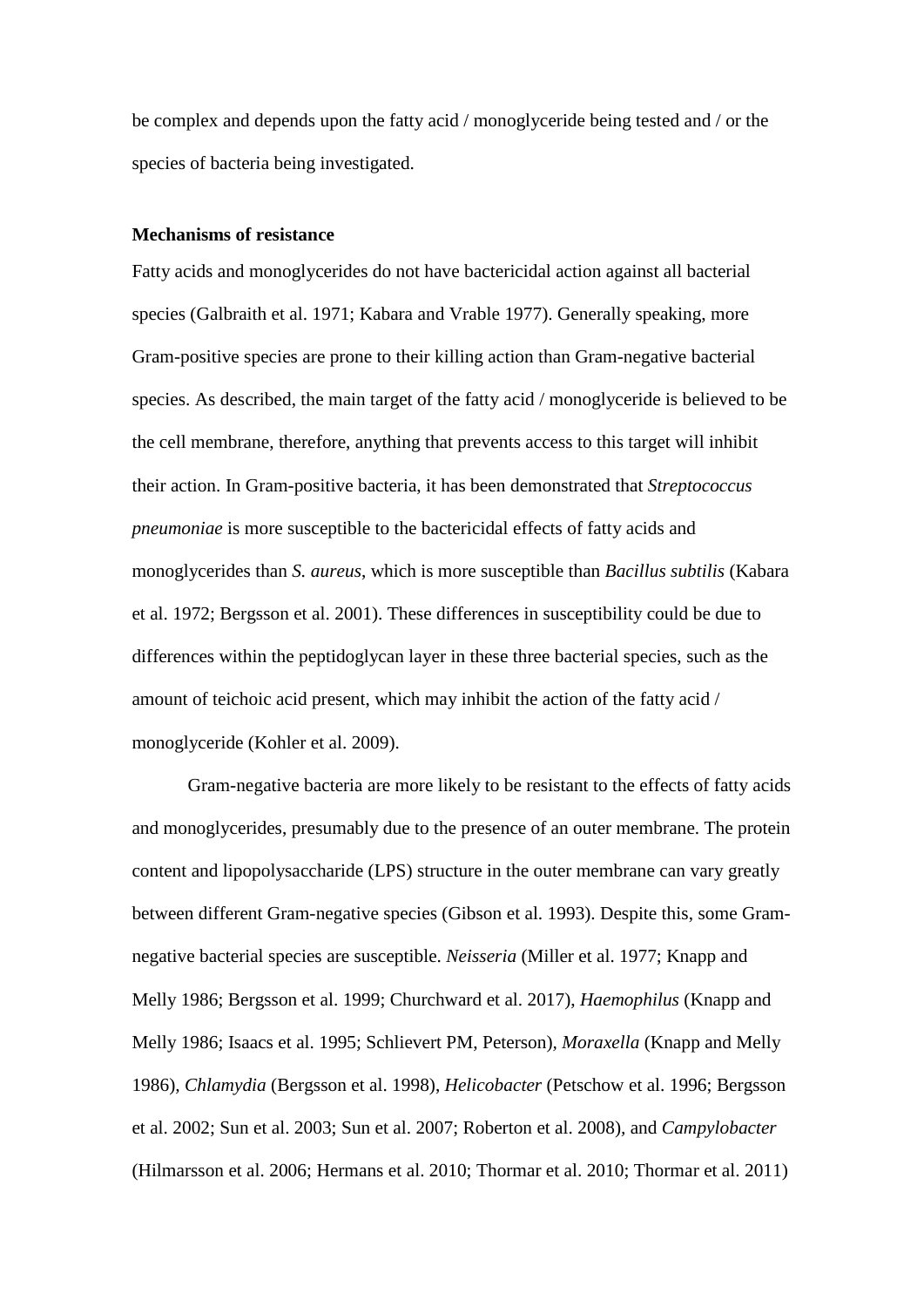are the only Gram-negative species shown to be susceptible to fatty acids and monoglycerides. *Neisseria* and *Haemophilus* species are each susceptible to a range of fatty acids and monoglycerides and unlike the intrinsically resistant Enterobacteriaceae, have different LPS structures that may account for this susceptibility. Both *Neisseria*  and *Haemophilus* lack the repeating polysaccharide O-antigen found in other Gramnegative species and instead have a highly variable and branched core oligosaccharide region. These structures are so different from other LPSs that they are often differentiated by referring to them as lipooligosaccharides (LOS) (Yamasaki et al. 1994). The LPS O-antigen of other Gram-negatives is made of a chain of hydrophilic sugars; the longer the chain the less lipophilic the outer membrane. In fact, bacteria expressing a shorter form of O-antigen are more permeable to hydrophobic antimicrobials (Tsujimoto et al. 1999).

Within the genus *Neisseria*, there are two pathogenic species: *N. gonorrhoeae* and *N. meningitidis*. These bacteria are very similar genetically but have different strategies for fatty acid / monoglyceride resistance. Both pathogens have the FarA-FarB-MtrE efflux system that actively transports long chain fatty acids from the periplasmic space back outside the outer membrane (Shafer et al. 2001). The Fatty Acid Resistance (Far) efflux pump has FarA in the inner membrane and FarB in the periplasmic space, attached to FarA and also to MtrE in the outer membrane (Lee and Shafer 1999; Lee et al. 2003). This efflux system has been demonstrated to increase resistance 8 to 32 times for long chain fatty acids such as linoleic acid, oleic acid, and palmitic acid (Lee and Shafer 1999). In addition, the structure of the core oligosaccharide and hexa-acylation of its membrane anchor lipid A contributes to additional fatty acid resistance in *N. meningitidis* (Schielke et al. 2010). This highlights the importance of the role of the LPS / LOS structure in fatty acid / monoglyceride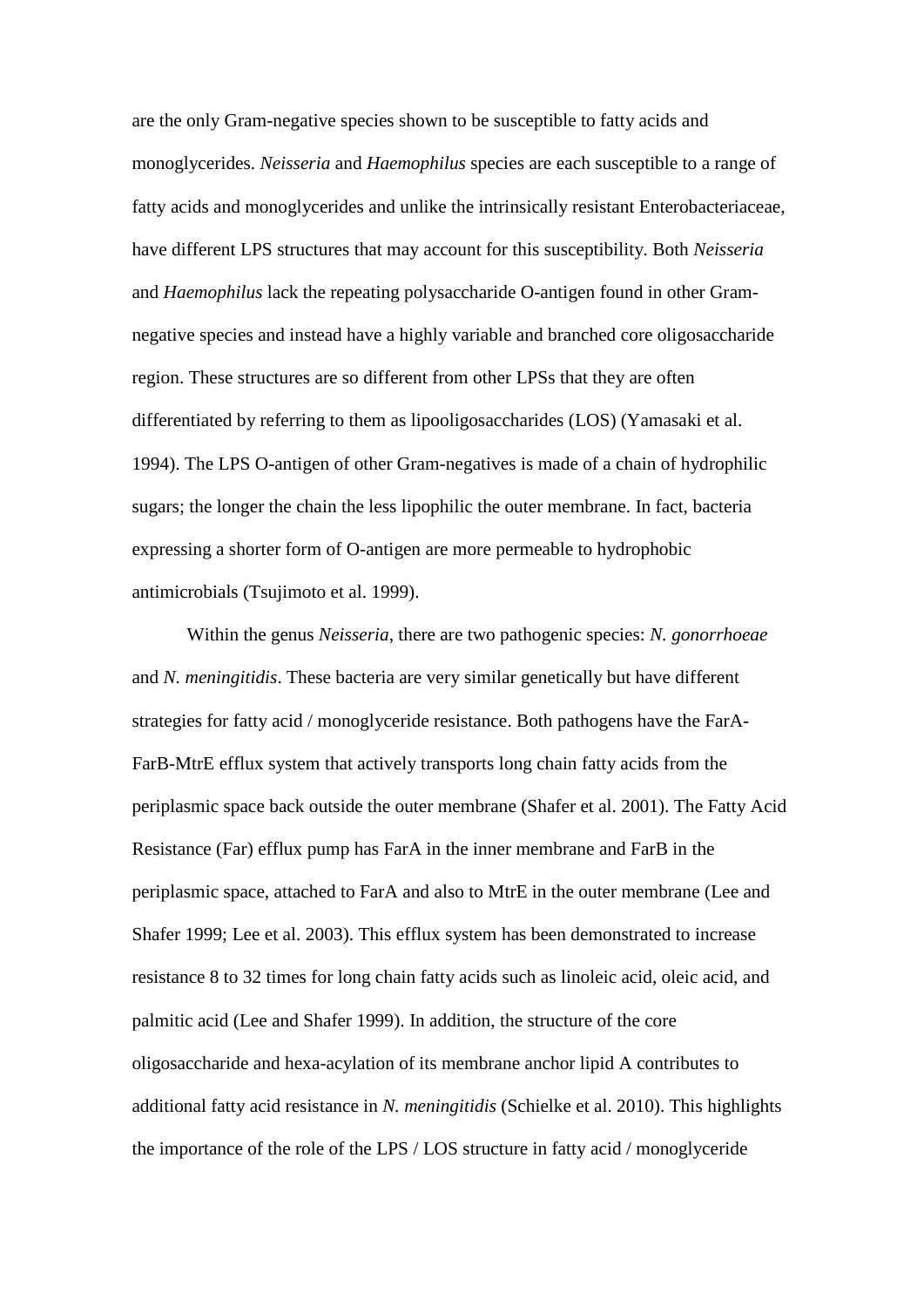resistance in Gram-negative bacteria. Although *Neisseria* and *Haemophilus* share some features, including LOS and similar multi-drug efflux pumps, no fatty acid efflux pump has been identified in *Haemophilus*.

### **Potential uses of fatty acids and monoglycerides**

Fatty acids and monoglycerides have an expansive range of possible applications in medicine, food safety, agriculture, cosmetics, and personal hygiene products (Desbois and Smith 2010; Desbois 2012). As reports around the world of multi-antibiotic resistant bacteria increase, it is evident that the time is fast approaching when key bacterial pathogens will be resistant to currently used antibiotics (Alanis 2005; Unemo et al. 2016; Jones et al. 2017). Fatty acids and monoglycerides offer alternative treatment options, either alone or in combined therapy with existing antimicrobials to improve their effectiveness. It has been shown that certain unsaturated fatty acids can act as inhibitors of bacterial conjugation, a mechanism whereby some bacteria can acquire antibiotic resistance genes (Fernandez-Lopez et al. 2005). Preventing this process by use of these unsaturated fatty acids could help reduce the spread of acquired resistance.

Fatty acids and monoglycerides may have an effect upon toxin production, a key virulence factor in some bacterial infections. Monolaurin, for example, reduces the levels of toxins produced by *S. aureus* (Schlievert et al. 1992; Peterson and Schlievert 2006). Topical pharmaceutical products could combine antimicrobials with mild antiseptics such as the blend of chlorhexidine dihydrochloride (antiseptic) and neomycin (antibiotic) in the nasal cream Naseptin® (Stokes and Milne 1962). Furthermore, fatty acids and monoglycerides have been shown to be synergistic with standard antimicrobials such as aminoglycosides on bacteria and even on pre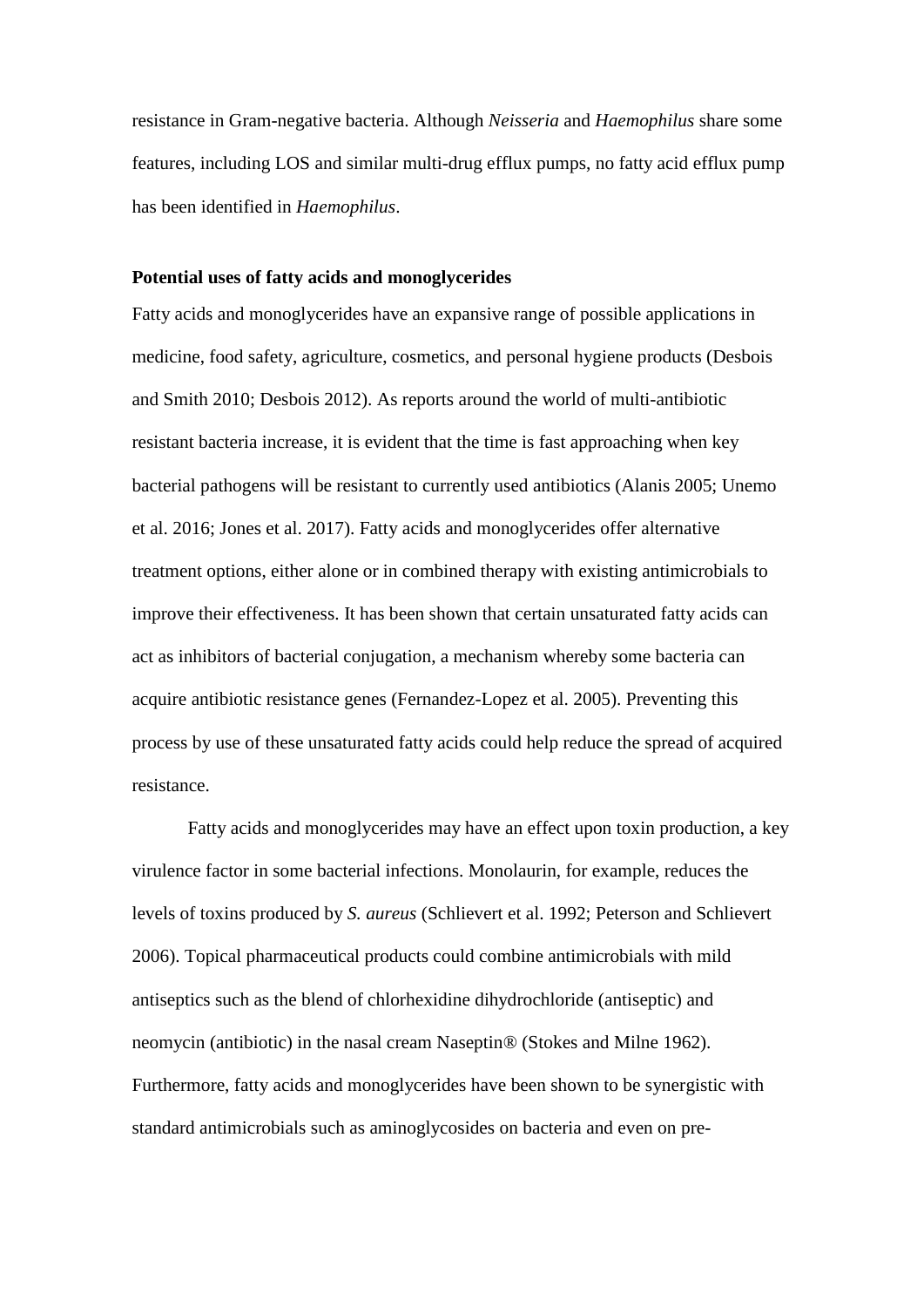established bacterial biofilms (Davies and Marques, 2009; Schlievert and Peterson 2012; Hess et al. 2014; Sepehr et al. 2014).

Fatty acids and monoglycerides could also be used in the future to aid in the prevention of foodborne campylobacteriosis, food poisoning caused by *Campylobacter*  bacteria. By adding monocaprin to feed and water of broiler chickens, the bacterial load in these birds may be reduced (Hilmarsson et al. 2006) and thereafter the poultry carcases could be washed with monocaprin (Thormar et al. 2011), as could the chopping boards and surfaces used to handle the meat (Thormar and Hilmarsson 2010). The later of these two suggestions may offer the greatest potential, as the addition of monocaprin to feed and water produced variable results and it has been shown that intestinal mucus may inhibit medium chain fatty acids and monoglycerides such as monocaprin (Hermans et al. 2010).

Potential medical treatments suggested in the research literature include a monocaprin based hydrogel for prevention of sexually transmitted bacterial infections (Thormar et al. 1999; Kristmundsdottir et al. 1999; Neyts et al. 2000; Kristmundsdottir et al. 2003), a monocaprin based cream for the treatment of viral cold sores (Thorgeirsdottir et al. 2005; Thorgeirsdottir et al. 2006), the use of fatty acids for the prevention of gastric ulcers caused by *H. pylori* (Roberton et al. 2008), the use of a fatty acid microemulsion against *S. aureus* (Butt et al. 2016), and a monocaprin or myristoleic acid eye drop against *N. gonorrhoeae* ophthalmia neonatorum infant eye infections (Churchward et al. 2017). It has been suggested that fatty acids and monoglycerides could play a valuable role in wound care (Ferreira et al. 2012). Additionally, it has been proposed that fatty acids and their cholesteryl esters could be packaged into liposomes (Cheung et al. 2016), lipid nanocapsules (Umerska et al.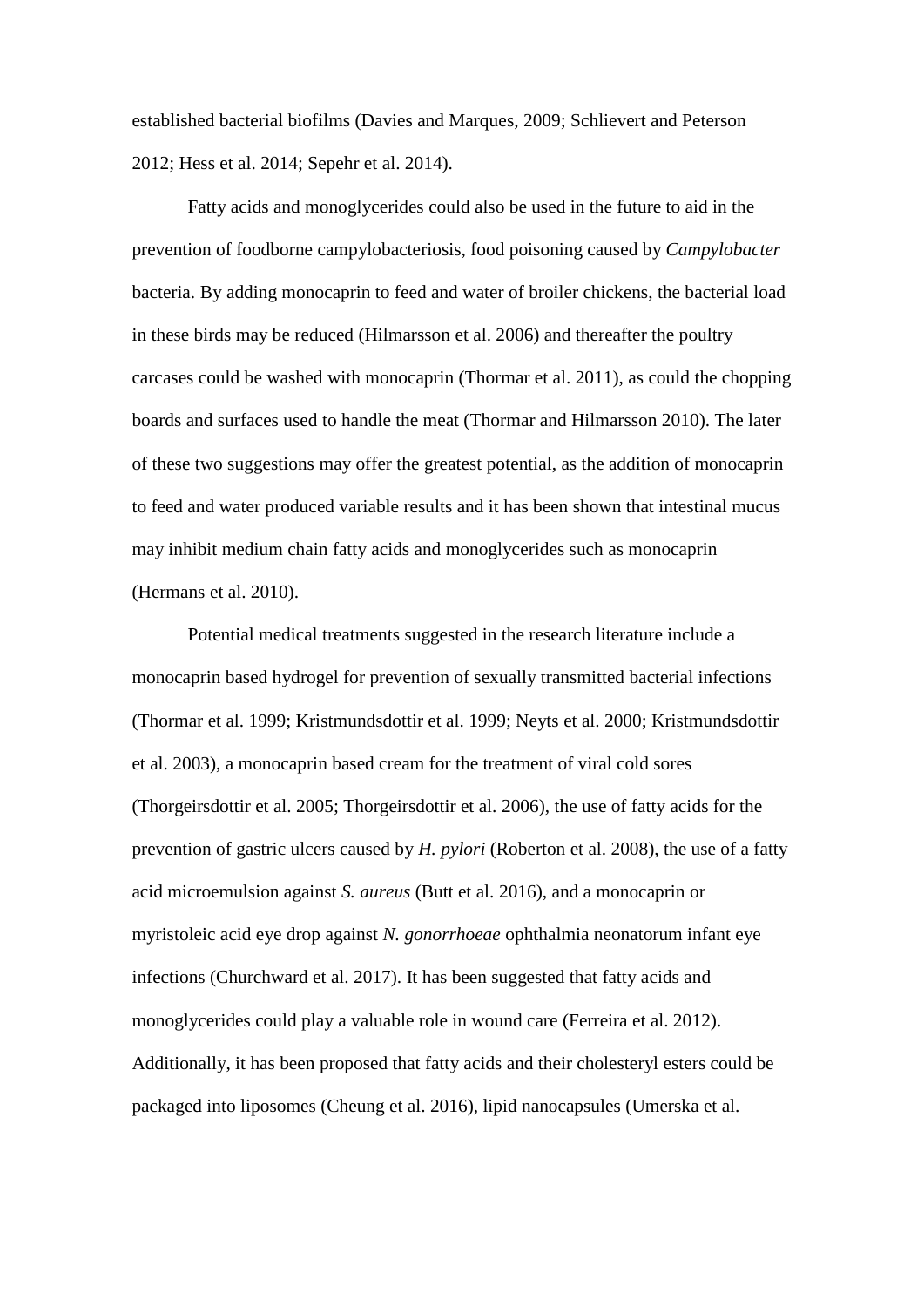2016), or other nanotechnology formulations (Jackman et al. 2016) to enhance the activity of antibiotics.

### **Conclusions**

It is clear that fatty acids and monoglycerides have strong antimicrobial properties that could be very useful in many applications beneficial to the health and wellbeing of humans. In particular, with the ever increasing levels of antibiotic resistance, fatty acids and monoglycerides could play a role in treatment or preventative medicine for bacterial infections. However, there are limitations to the use of fatty acids or monoglycerides including the lack of any great selective toxicity, and the reversal of antimicrobial activity by neutralising agents that may be naturally present. These factors will need to be addressed in explorations into the therapeutic application of the fatty acids and monoglycerides.

The lack of standardised methods for the investigation of fatty acids and monoglycerides has also hampered progress in this field. Some guidelines to aid in experimental design and testing of products against bacteria and viruses would aid in the interpretation of results across different studies. We suggest here that log reduction assays should be conducted at the temperature appropriate for infection of the host, demonstrating activity at the physiological temperature. A range of times from 1 minute to 24 hours should be investigated to determine how rapid killing can be achieved. The relevant physiological pH or range of pHs should be used for the log reduction assays and ideally, the activity of the fatty acid or monoglyceride against the bacteria should be determined using a media that is physiologically relevant. Most importantly, the details of the conditions under which the experiments are conducted, including temperature, time, pH, and media composition, must be reported in the literature. By understanding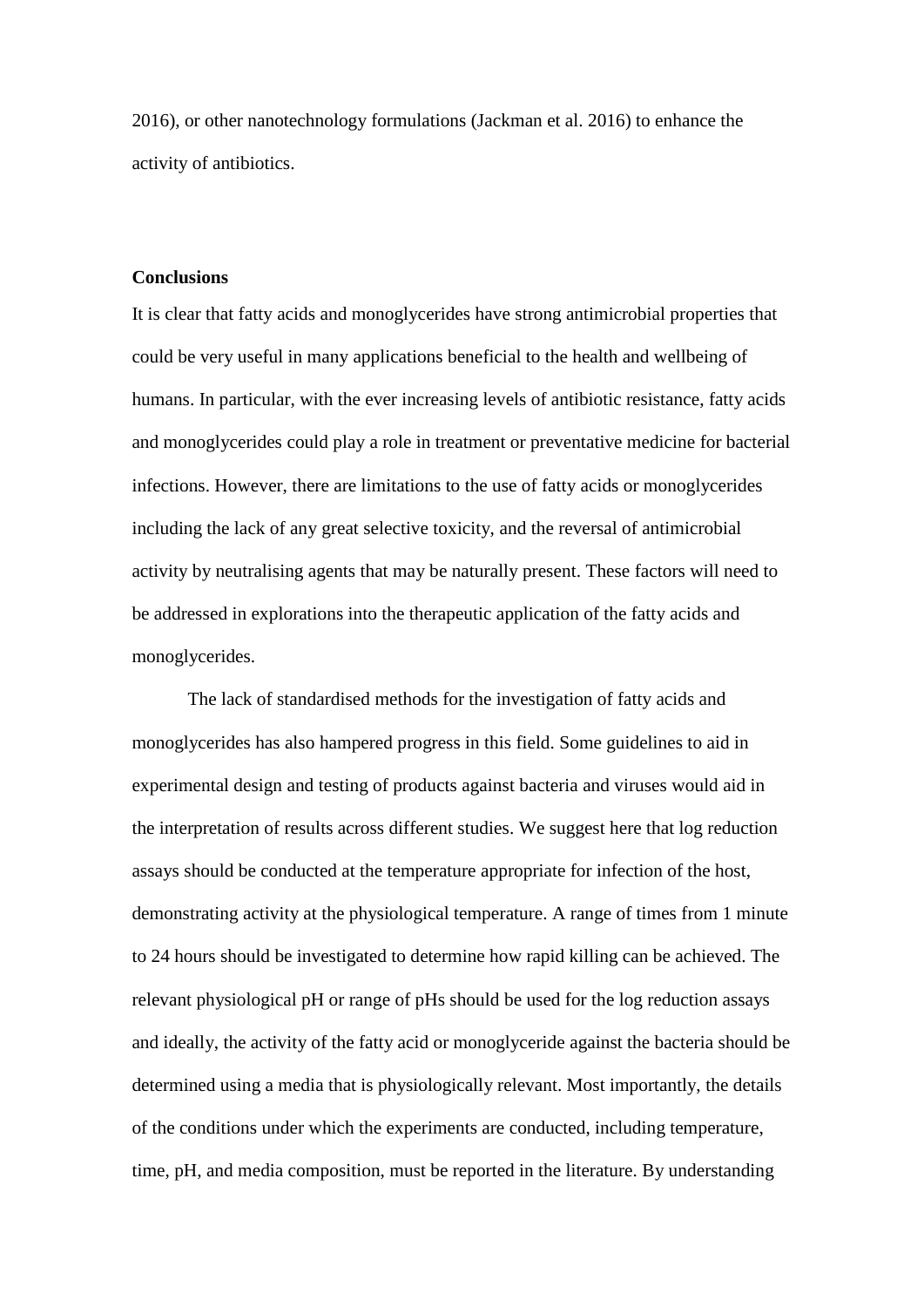the differences between studies, bacteria, and viruses, we may gain a better understanding of the mechanisms of action and therefore the ways in which different fatty acids and monoglycerides can be used to combat infection. The existence of registered patents describing the use of fatty acids and monoglycerides in medical products may suggest that these alternative antimicrobials will be put into application in the near future.

No potential conflict of interest was reported by the authors.

The authors report no declarations of interest.

### References:

Alanis AJ. 2005. Resistance to antibiotics: are we in the post-antibiotic era? Arch Med Res 36(6):697-705.

Bergsson G, Arnfinnsson J, Karlsson SM, Steingrimsson O, Thormar H. 1998. *In vitro* inactivation of *Chlamydia trachomatis* by fatty acids and monoglycerides. Antimicrob Agents Chemother 42(9):2290-2294.

Bergsson G, Steingrimsson O, Thormar H. 1999. *In vitro* susceptibilities of *Neisseria gonorrhoeae* to fatty acids and monoglycerides. Antimicrob Agents Chemother 43(11):2790-2792.

Bergsson G, Arnfinnsson J, Steingrimsson O, Thormar H. 2001. Killing of Grampositive cocci by fatty acids and monoglycerides. APMIS 109(10):670-678.

Bergsson G, Steingrimsson O, Thormar H. 2002. Bactericidal effects of fatty acids and monoglycerides on *Helicobacter pylori*. Int J Antimicrob Agents 20(4):258-262.

Butt U , ElShaer A, Snyder LA, Chaidemenou A, Alany RG. 2016. Fatty acid microemulsion for the treatment of neonatal conjunctivitis: quantification, characterisation and evaluation of antimicrobial activity. Drug Deliv Transl Res 6(6):722-734.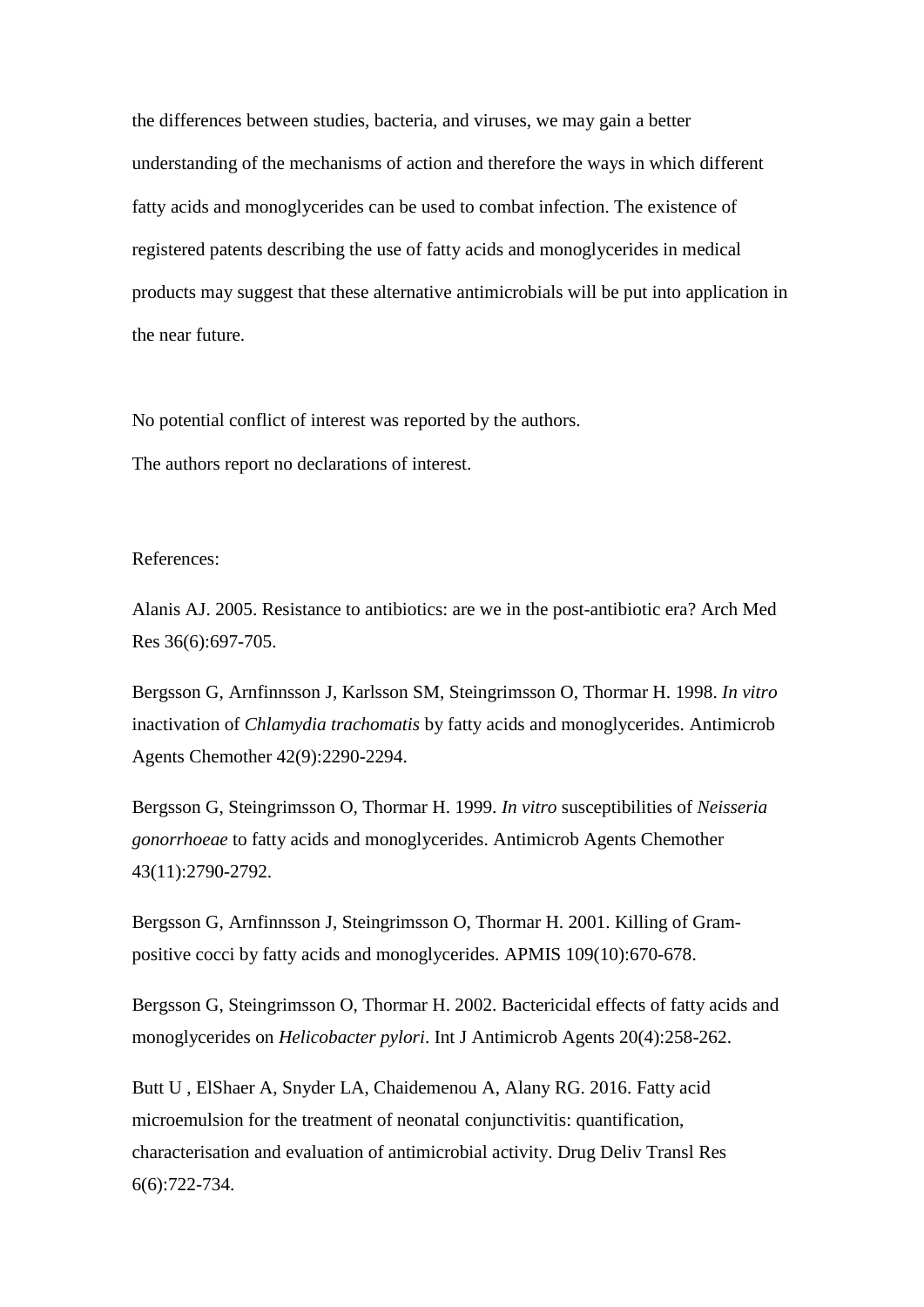Churchward CP, Alany RG, Kirk RS, Walker AJ, Snyder LAS. 2017. Prevention of ophthalmia neonatorum caused by *Neisseria gonorrhoeae* using a fatty acid-based formulation. mBio 8:e00534-17.

Coates D. 1988. Comparison of sodium hypochlorite and sodium dichloroisocyanurate disinfectants: neutralization by serum. J Hosp Infect 11(1):60-67.

Davies DG, Marques CN. 2009. A fatty acid messenger is responsible for inducing dispersion in microbial biofilms. J Bacteriol 191:1393–1403.

Davis BD, Dubos RJ. 1947. The binding of fatty acids by serum albumin, a protective growth factor in bacteriological media. J Exp Med 86(3):215-228.

Desbois AP, Smith VJ. 2010. Antibacterial free fatty acids: activities, mechanisms of action and biotechnological potential. Appl Microbiol Biotechnol 85(6):1629-1642.

Desbois AP. 2012. Potential applications of antimicrobial fatty acids in medicine, agriculture and other industries. Recent Pat Antiinfect Drug Discov 7(2):111-122.

Fernandez-Lopez R, Machon C, Longshaw CM, Martin S, Molin S, Zechner EL, Espinosa M, Lanka E, de la Cruz F. 2005. Unsaturated fatty acids are inhibitors of bacterial conjugation. Microbiol 151(Pt 11):3517-3526.

Ferreira AM, de Souza BMV, Rigotti MA, Loureiro MRD. 2012. The use of fatty acids in wound care: An integrative review of the Brazilian literature. Rev Esc Enferm Usp 46(3):752-760.

Galbraith H, Miller TB, Paton AM, Thompson JK. 1971. Antibacterial activity of long chain fatty acids and the reversal with calcium, magnesium, ergocalciferol and cholesterol. J Appl Bacteriol 34(4):803-813.

Gibson BW, Melaugh W, Phillips NJ, Apicella MA, Campagnari AA, Griffiss JM. 1993. Investigation of the structural heterogeneity of lipooligosaccharides from pathogenic *Haemophilus* and *Neisseria* species and of R-type lipopolysaccharides from *Salmonella typhimurium* by electrospray mass spectrometry. J Bacteriol 175(9):2702- 2712.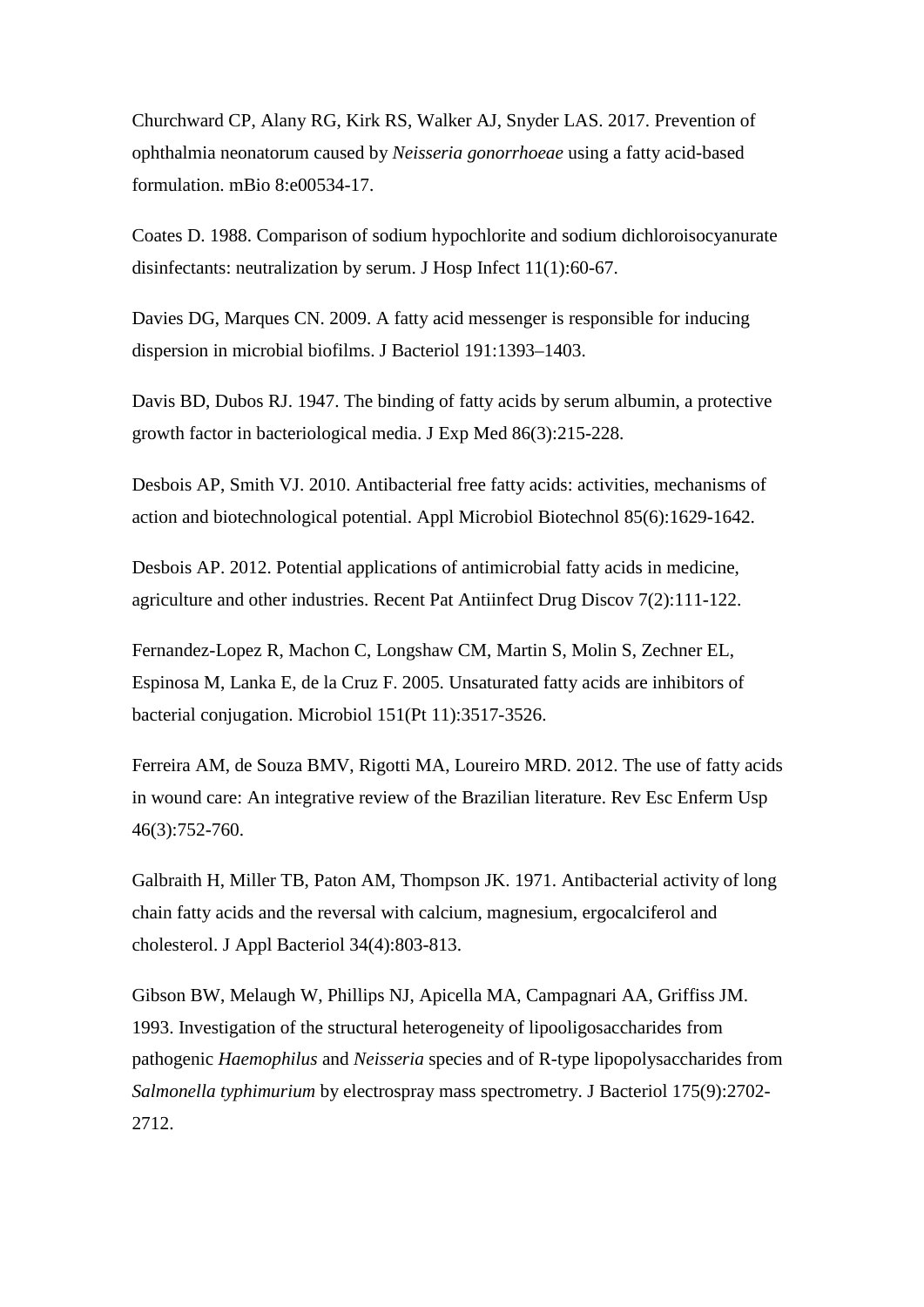Hermans D, Martel A, Van Deun K, Verlinden M, Van Immerseel F, Garmyn A, Messens W, Heyndrickx M, Haesebrouck F, Pasmans F. 2010. Intestinal mucus protects *Campylobacter jejuni* in the ceca of colonized broiler chickens against the bactericidal effects of medium-chain fatty acids. Poult Sci 89(6):1144-1155.

Hess DJ, Henry-Stanley MJ, Wells CL. 2014. Antibacterial synergy of glycerol monolaurate and aminoglycosides in *Staphylococcus aureus* biofilms. Antimicrob Agents Chemother 58(11):6970-6973.

Hilmarsson H, Thormar H, Thrainsson JH, Gunnarsson E, Dadadottir S. 2006. Effect of glycerol monocaprate (monocaprin) on broiler chickens: an attempt at reducing intestinal *Campylobacter* infection. Poult Sci 85(4):588-592.

Hyldgaard M, Sutherland DS, Sundh M, Mygind T, Meyer RL. 2012. Antimicrobial mechanism of monocaprylate. Appl Environ Microbiol 78(8):2957-2965.

Isaacs CE, Litov RE, Thormar H. 1995. Antimicrobial activity of lipids added to human milk, infant formula, and bovine milk. J Nutr Biochem 6(7):362-366.

Jackman JA, Yoon BK, Li D, Cho N-J. 2016. Nanotechnology formulations for antibacterial free fatty acids and monoglycerides. Molecules 21:305.

Jones CA, Davis JS, Looke DF. 2017. Death from an untreatable infection may signal the start of the post-antibiotic era. Med J Aust. 206(7):292-293.

Kabara JJ, Swieczkowski DM, Conley AJ, Truant JP. 1972. Fatty acids and derivatives as antimicrobial agents. Antimicrob Agents Chemother 2(1):23-28.

Kabara JJ, Vrable R. 1977. Antimicrobial lipids: natural and synthetic fatty acids and monoglycerides. Lipids 12(9):753-759.

Kawakami LM, Yoon BK, Jackman JA, Knoll W, Weiss PS, Cho N-J. 2017. Understanding how sterols regulate membrane remodelling in supported lipid bilayers. Langmuir 33(51): 14756-14765.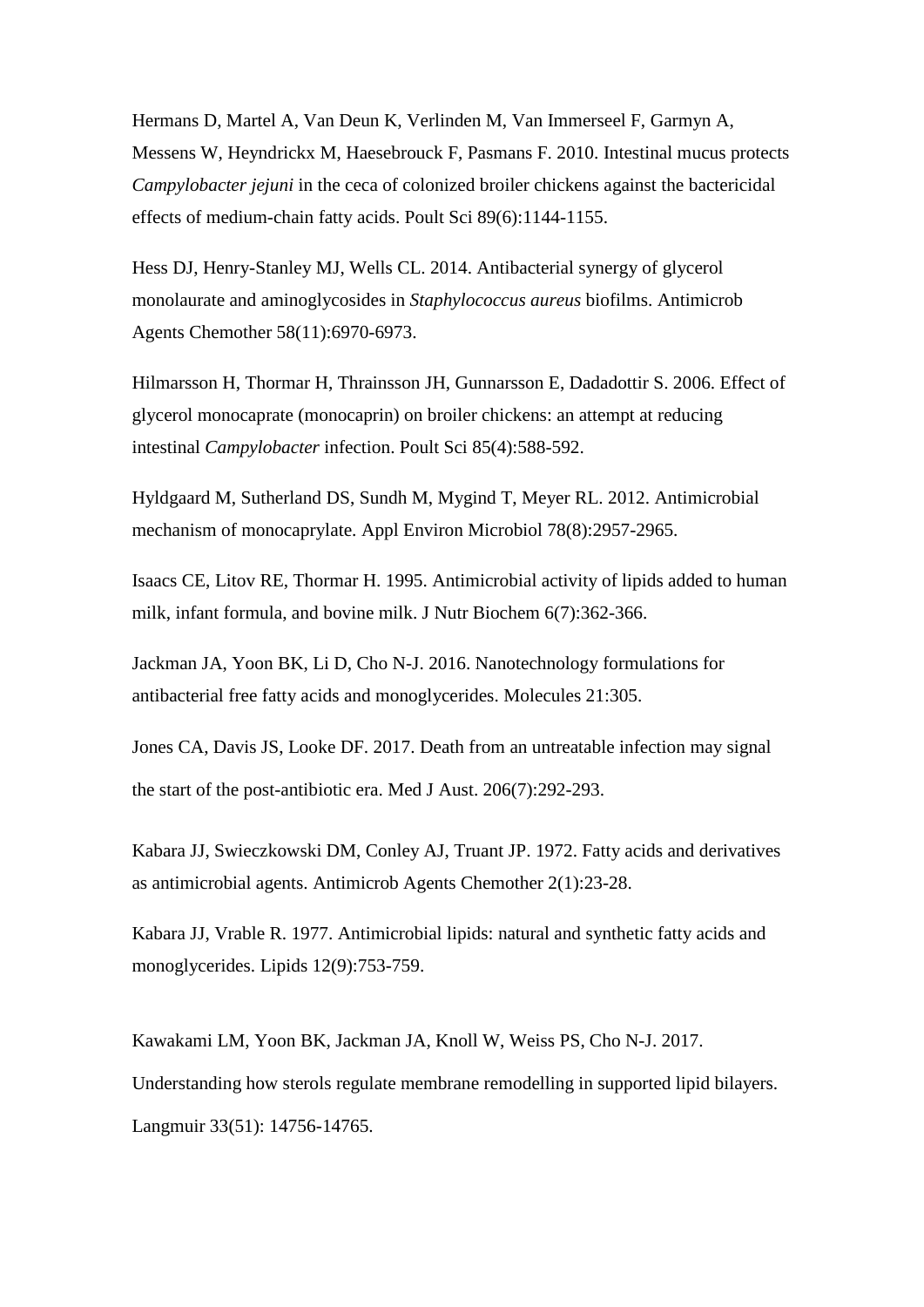Kanetsuna F. 1985. Bactericidal effect of fatty acids on mycobacteria, with particular reference to the suggested mechanism of intracellular killing. Microbiology and immunology 1985, 29(2):127-141.

Knapp HR, Melly MA. 1986. Bactericidal effects of polyunsaturated fatty acids. J Infect Dis 154(1):84-94.

Kohler T, Weidenmaier C, Peschel A. 2009. Wall teichoic acid protects *Staphylococcus aureus* against antimicrobial fatty acids from human skin. J Bacteriol 191(13):4482- 4484.

Kohn A, Gitelman J, Inbar M. 1980. Unsaturated free fatty acids inactivate animal enveloped viruses. Arch Virol 66(4):301-307.

Kristmundsdottir T, Arnadottir SG, Bergsson G, Thormar H. 1999. Development and evaluation of microbicidal hydrogels containing monoglyceride as the active ingredient. J Pharm Sci 88(10):1011-1015.

Kristmundsdottir T, Sigurdsson P, Thormar H. 2003. Effect of buffers on the properties of microbicidal hydrogels containing monoglyceride as the active ingredient. Drug Devel Ind Pharm 29(2):121-129.

Lacey RW, Lord VL. 1981. Sensitivity of staphylococci to fatty acids: novel inactivation of linolenic acid by serum. J Med Microbiol 14(1):41-49.

Lamar RV. 1911. Chemo-immunological studies on localized infections : Second Paper: Lysis of the pneumococcus and hemolysis by certain fatty acids and their alkali soaps. J Exp Med 13(3):380-386.

Lee EH, Shafer WM. 1999. The *farAB*-encoded efflux pump mediates resistance of gonococci to long-chained antibacterial fatty acids. Mol Microbiol 33(4):839-845.

Lee EH, Rouquette-Loughlin C, Folster JP, Shafer WM. 2003. FarR regulates the *farAB*-encoded efflux pump of *Neisseria gonorrhoeae* via an MtrR regulatory mechanism. J Bacteriol 185(24):7145-7152.

Miller RD, Brown KE, Morse SA. 1977. Inhibitory action of fatty acids on the growth of *Neisseria gonorrhoeae*. Infect Immun 17(2):303-312.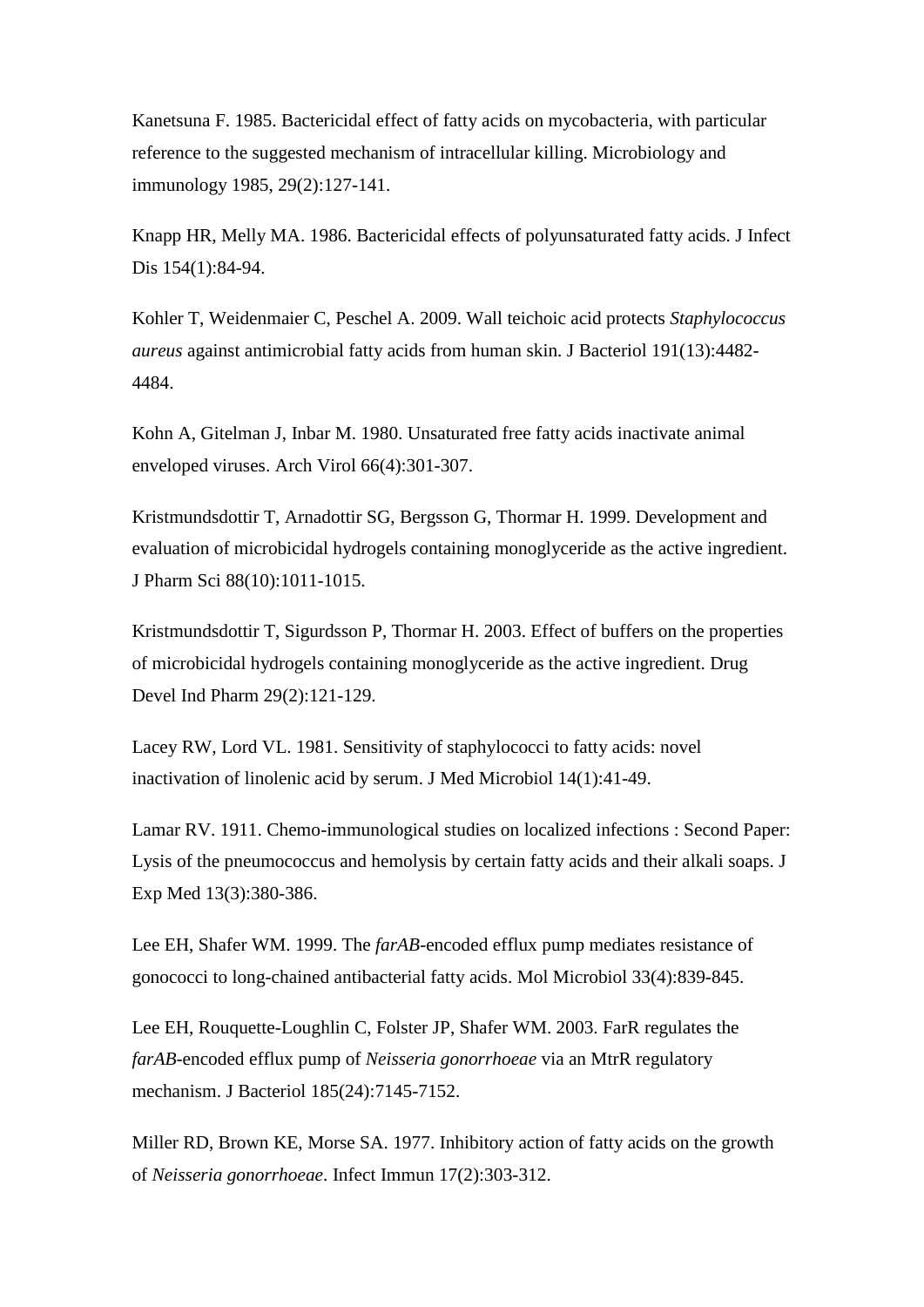Neyts J, Kristmundsdottir T, De Clercq E, Thormar H. 2000. Hydrogels containing monocaprin prevent intravaginal and intracutaneous infections with HSV-2 in mice: impact on the search for vaginal microbicides. J Med Virol 61(1):107-110.

Osborn HT, Akoh CC. 2002. Structured lipids-novel fats with medical, nutraceutical, and food applications. Compr Rev Food Sci Food Saf. 1(3):110-120.

Parsons JB, Rock CO. 2011. Is bacterial fatty acid synthesis a valid target for antibacterial drug discovery? Curr Opin Microbiol 14(5):544-549.

Peterson ML, Schlievert PM. 2006. Glycerol monolaurate inhibits the effects of Grampositive select agents on eukaryotic cells. Biochemistry 45(7):2387-2397.

Petschow BW, Batema RP, Ford LL. 1996. Susceptibility of *Helicobacter pylori* to bactericidal properties of medium-chain monoglycerides and free fatty acids. Antimicrob Agents Chemother 40(2):302-306.

Roberton AM, O'Connor CJ, Martin IG, Alany RG. 2008. Gastric therapies and compositions thereof. In.: Google Patents; 2008.

Sado-Kamdem SL, Vannini L, Guerzoni ME. 2009. Effect of alpha-linolenic, capric and lauric acid on the fatty acid biosynthesis in *Staphylococcus aureus*. Int J Food Microbiol 129(3):288-294.

Schielke S, Schmitt C, Spatz C, Frosch M, Schubert-Unkmeir A, Kurzai O. 2010. The transcriptional repressor FarR is not involved in meningococcal fatty acid resistance mediated by the FarAB efflux pump and dependent on lipopolysaccharide structure. Appl Environ Microbiol 76(10):3160-3169.

Schlievert PM, Deringer JR, Kim MH, Projan SJ, Novick RP. 1992. Effect of glycerol monolaurate on bacterial growth and toxin production. Antimicrob Agents Chemother 36(3):626-631.

Schlievert PM, Peterson ML. 2012. Glycerol monolaurate antibacterial activity in broth and biofilm cultures. PLoS One 7(7):e40350.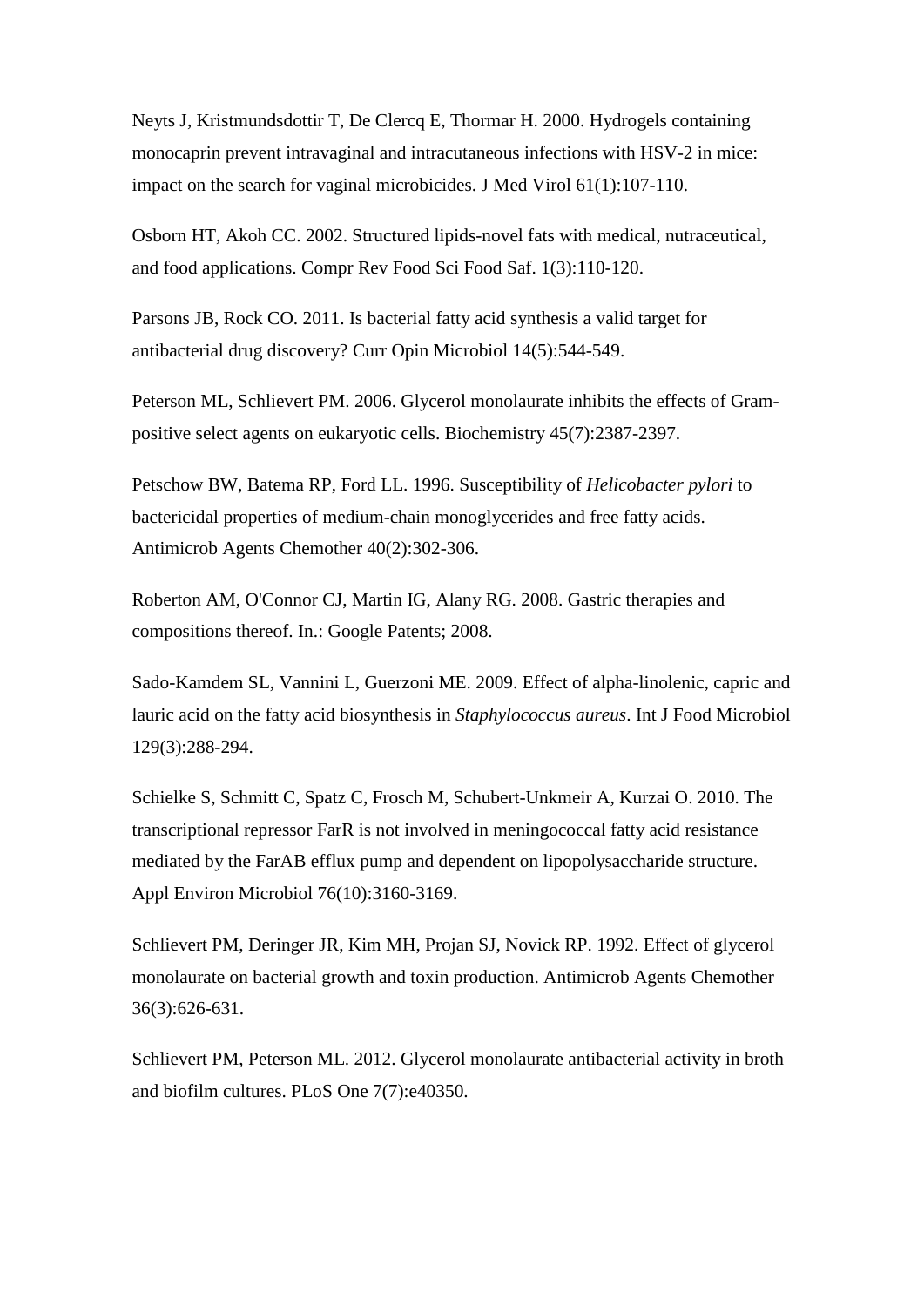Sepehr S, Rahmani-Badi A, Babaie-Naiej H, Soudi MR. 2014. Unsaturated fatty acid, cis-2-decenoic acid, in combination with disinfectants or antibiotics removes preestablished biofilms formed by food-related bacteria. PLoS One 9(7):e101677.

Shafer WM, Veal WL, Lee EH, Zarantonelli L, Balthazar JT, Rouquette C. 2001. Genetic organization and regulation of antimicrobial efflux systems possessed by *Neisseria gonorrhoeae* and *Neisseria meningitidis*. J Mol Microbiol Biotechnol 3(2):219-224.

Stokes EJ, Milne SE. 1962. Effect of Naseptin cream prophylaxis on staphylococcal infection in adult surgical wards and infant nurseries. J Hyg (Lond) 60:209-15.

Sun CQ, O'Connor CJ, Roberton AM. 2003 Antibacterial actions of fatty acids and monoglycerides against *Helicobacter pylori*. FEMS Immunol Med Microbiol 36(1-2):9- 17.

Sun CQ, O'Connor CJ, MacGibbon AK, Roberton AM. 2007. The products from lipasecatalysed hydrolysis of bovine milkfat kill *Helicobacter pylori in vitro*. FEMS Immunol Med Microbiol 49(2):235-242.

Thid D, Benkoski JJ, Svedhem S, Kasemo B, Gold J. 2007. DHA-induced changes of supported lipid membrane morphology. Langmuir 23(11):5878–5881.

Thorgeirsdottir TO, Hilmarsson H, Thormar H, Kristmundsdottir T. 2005. Development of a virucidal cream containing the monoglyceride monocaprin. Die Pharmazie 60(12):897-899.

Thorgeirsdottir TO, Thormar H, Kristmundsdottir T. 2006. Viscoelastic properties of a virucidal cream containing the monoglyceride monocaprin: effects of formulation variables: a technical note. AAPS Pharm Sci Tech 7(2):E44.

Thormar H, Isaacs CE, Brown HR, Barshatzky MR, Pessolano T. 1987. Inactivation of enveloped viruses and killing of cells by fatty acids and monoglycerides. Antimicrob Agents Chemother 31(1):27-31.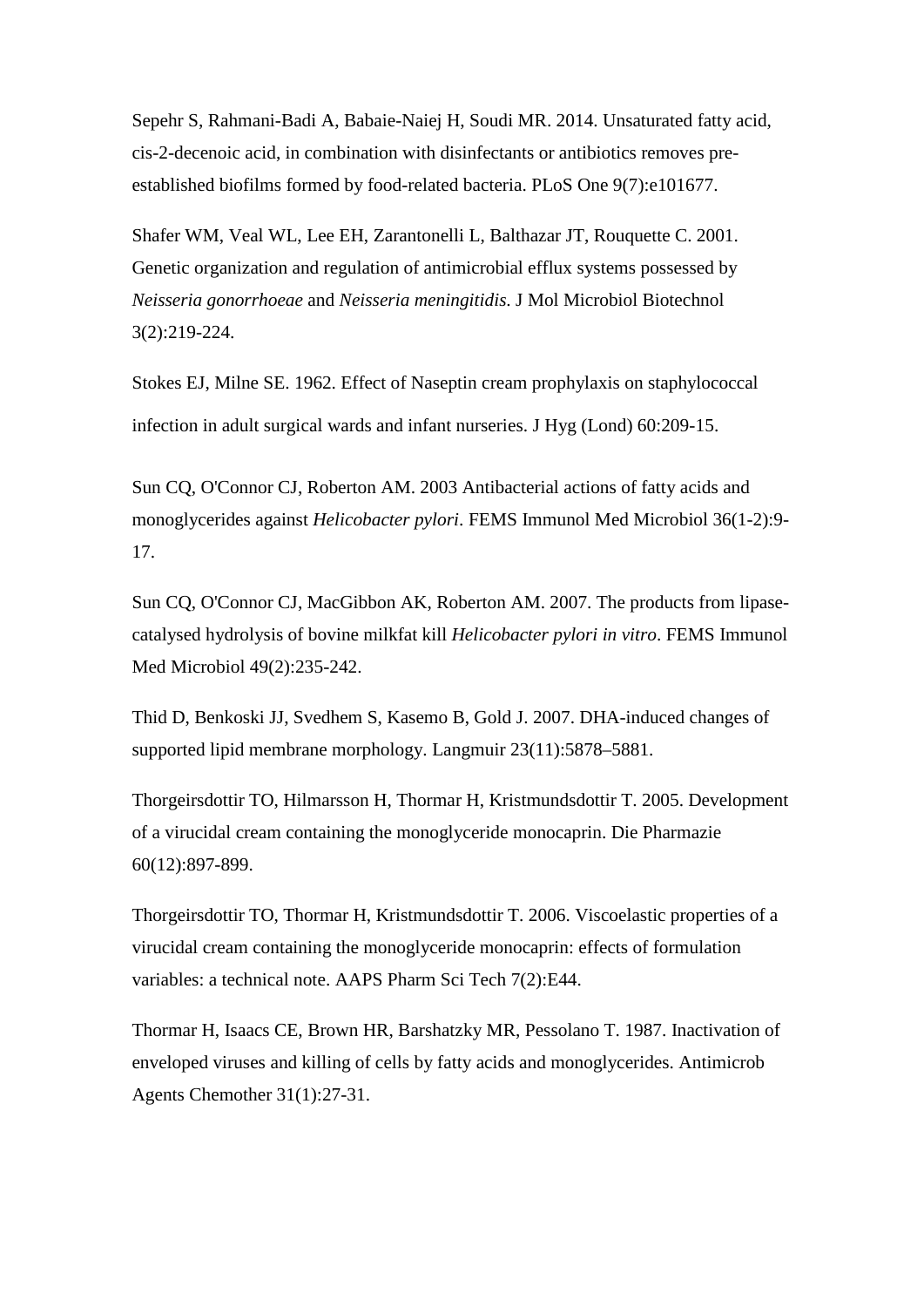Thormar H1, Isaacs CE, Kim KS, Brown HR. 1994. Inactivation of visna virus and other enveloped viruses by free fatty acids and monoglycerides. Ann N Y Acad Sci. 1994 Jun 6;724:465-71.

Thormar H, Bergsson G, Gunnarsson E, Georgsson G, Witvrouw M, Steingrimsson O, De Clercq E, Kristmundsdottir T. 1999. Hydrogels containing monocaprin have potent microbicidal activities against sexually transmitted viruses and bacteria *in vitro*. Sex Transm Infect 75(3):181-185.

Thormar H, Hilmarsson H. 2010. Killing of *Campylobacter* on contaminated plastic and wooden cutting boards by glycerol monocaprate (monocaprin). Lett Appl Microbiol 51(3):319-324.

Thormar H, Hilmarsson H, Thrainsson JH, Georgsson F, Gunnarsson E, Dadadottir S. 2011. Treatment of fresh poultry carcases with emulsions of glycerol monocaprate (monocaprin) to reduce contamination with *Campylobacter* and psychrotrophic bacteria. Brit Poult Sci 52(1):11-19.

Tsujimoto H, Gotoh N, Nishino T. 1999. Diffusion of macrolide antibiotics through the outer membrane of *Moraxella catarrhalis*. J Infect Chemother 5(4):196-200.

Umerska A, Cassisa V, Matougui N, Joly-Guillou ML, Eveillard M, Saulnier P. 2016. Antibacterial action of lipid nanocapsules containing fatty acids or monoglycerides as co-surfactants. Eur J Pharm Biopharm 108:100-110.

Unemo M, Del Rio C, Shafer WM. 2016. Antimicrobial Resistance Expressed by Neisseria gonorrhoeae: A Major Global Public Health Problem in the 21st Century. Microbiol Spectr 4(3).

Wang LL, Johnson EA. 1992. Inhibition of *Listeria monocytogenes* by fatty acids and monoglycerides. Appl Environ Microbiol 58(2):624-629.

Yamasaki R, Kerwood DE, Schneider H, Quinn KP, Griffiss JM, Mandrell RE. 1994. The structure of lipooligosaccharide produced by *Neisseria gonorrhoeae*, strain 15253,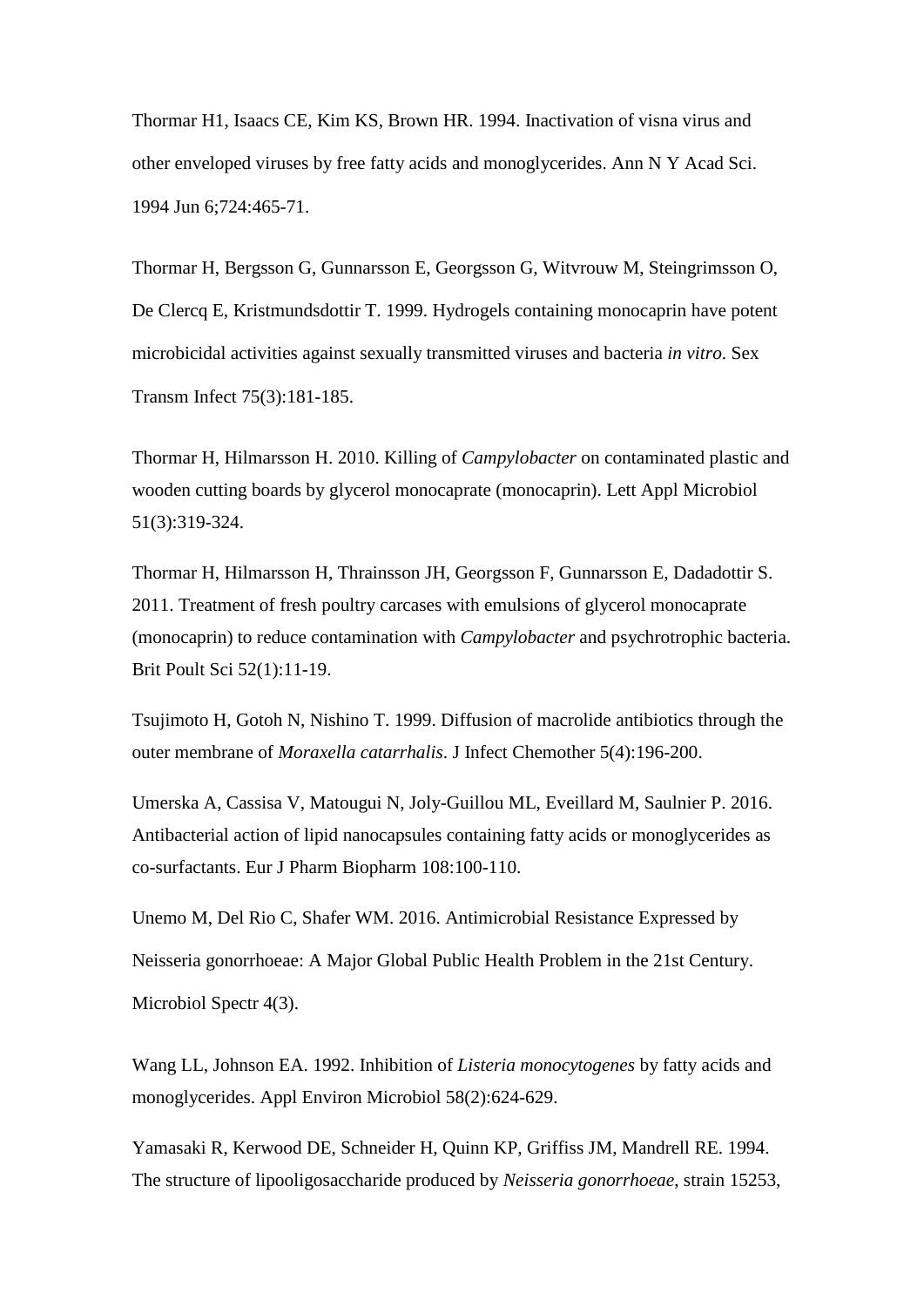isolated from a patient with disseminated infection. Evidence for a new glycosylation pathway of the gonococcal lipooligosaccharide. J Biol Chem 269(48):30345-30351.

Yoon BK, Jackman JA, Kim MC, Cho NJ. 2015. Spectrum of membrane morphological responses to antibacterial fatty acids and related surfactants. Langmuir 31(37):10223- 10232.

Yoon BK, Jackman JA, Kim MC, Sut TN, Cho NJ. 2017. Correlating membrane morphological responses with micellar aggregation behavior of capric acid and monocaprin. Langmuir 33(11): 2750–2759.

Zheng CJ, Yoo JS, Lee TG, Cho HY, Kim YH, Kim WG. 2005. Fatty acid synthesis is a target for antibacterial activity of unsaturated fatty acids. FEBS Lett 579(23):5157- 5162.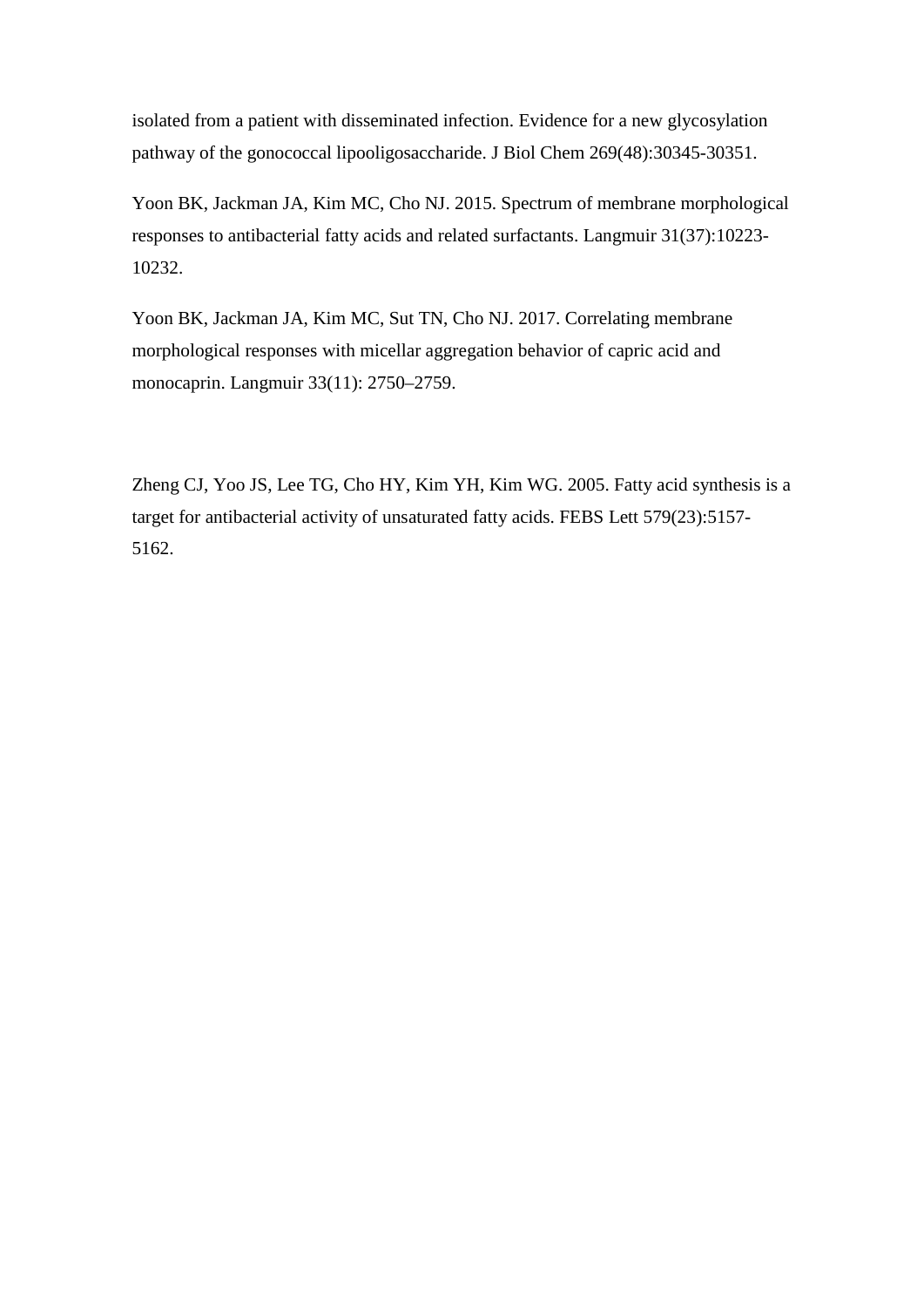| Organism            | Most effective   | Log reduction assay                                                         | Reference   |
|---------------------|------------------|-----------------------------------------------------------------------------|-------------|
|                     | fatty acid or    | conditions, demonstrating                                                   |             |
|                     | monoglyceride    | bacterial killing~                                                          |             |
| Chlamydia           | Capric acid      | 20 mM for 5 minutes                                                         | Bergsson et |
| trachomatis         | Lauric acid      | 10 mM for 10 minutes                                                        | al. 1998    |
|                     | Monocaprin       | 5 mM for 5 minutes                                                          |             |
| Helicobacter pylori | Lauric acid      | 1 mM for 1 hour                                                             | Petschow et |
|                     | Monocaprin       | 1 mM for 1 hour                                                             | al. 1996    |
|                     | Monolaurin       | 1 mM for 1 hour                                                             |             |
|                     | Monocaprylin     | 5 mM for 1 hour                                                             |             |
|                     | Lauric acid      | 1 mM for 40 minutes*                                                        | Sun et al.  |
|                     | Linolenic acid   | 0.5 mM for 40 minutes*                                                      | 2003        |
|                     | Monolaurin       | 0.5 mM for 40 minutes*                                                      |             |
|                     | Monomyristin     | 0.9 mM for 40 minutes*                                                      |             |
|                     | Lauric acid      | 1.25 mM for 10 minutes                                                      | Bergsson et |
|                     | Palmitoleic acid | 1.25 mM for 10 minutes                                                      | al. 2002    |
|                     | Monocaprin       | 1.25 mM for 1 minutes                                                       |             |
|                     | Monolaurin       | 1.25 mM for 1 minutes                                                       |             |
| Listeria            | Lauric acid      | 20 µg/ml for 24 hourst                                                      | Wang<br>and |
| monocytogenes       | Linolenic acid   | 10 µg/ml for 24 hours‡<br>100 µg/ml for 24 hourst<br>20 µg/ml for 24 hours‡ | Johnson     |
|                     | Monolaurin       | 10 µg/ml for 24 hourst<br>10 µg/ml for 24 hours‡                            | 1992        |
| Mycobacterium       | Lauric acid      | 0.2 mM for 20 minutes‡                                                      | Kanetsuna   |
| smegmatis           | Myristic acid    | 0.2 mM for 20 minutest^                                                     | 1985        |

Table 1. Antibacterial killing activity of fatty acids and monoglycerides at 37°C.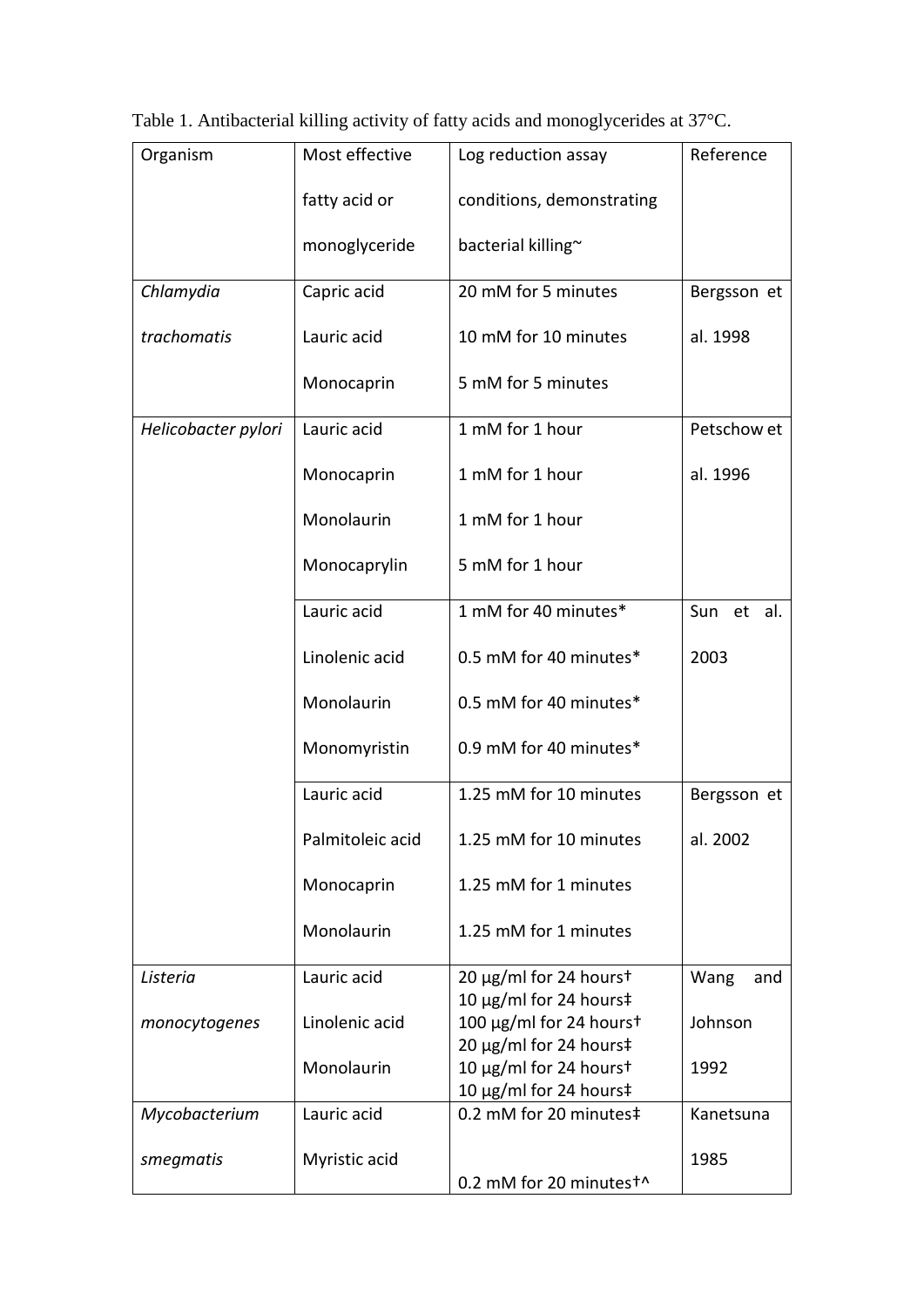|                | Palmitoleic acid |                         |             |
|----------------|------------------|-------------------------|-------------|
|                |                  | 0.2 mM for 20 minutest^ |             |
|                | Oleic acid       |                         |             |
|                |                  | 0.1 mM for 20 minutest^ |             |
| Neisseria      | Lauric acid      | 2.5 mM for 1 minute     | Bergsson et |
|                |                  |                         |             |
| gonorrhoeae    | Palmitoleic acid | 2.5 mM for 1 minute     | al. 1999    |
|                |                  |                         |             |
|                | Monocaprin       | 2.5 mM for 1 minute     |             |
|                |                  |                         |             |
|                | Monolaurin       | 2.5 mM for 1 minute     |             |
|                |                  |                         |             |
|                | Myristoleic acid | 0.5 mM for 2 minutes    | Churchward  |
|                |                  |                         |             |
|                | Palmitoleic acid | 0.5 mM for 2 minutes    | et al. 2017 |
|                |                  |                         |             |
|                | Linolenic acid   | 0.5 mM for 2 minutes    |             |
|                |                  |                         |             |
|                | Monocaprin       | 0.5 mM for 2 minutes    |             |
|                |                  |                         |             |
| Staphylococcus | Lauric acid      | 0.25 mM for 24 hours    | Schlievert  |
|                |                  |                         |             |
| aureus         | Monolaurin       | 0.25 mM for 24 hours    | and         |
|                |                  |                         | Peterson    |
|                |                  |                         |             |
|                |                  |                         | 2012        |
|                |                  |                         |             |
|                |                  |                         |             |

~ Conditions under which log reduction assays were conducted and for which there was

at least a 4 log reduction in viable bacteria, the standard for effective bacterial killing.

\* Conducted at 37 °C pH 7.4 in medium containing 5 % horse serum.

† Conducted at pH 6.0.

‡ Conducted at pH 5.0.

^ Conducted at pH 7.0.